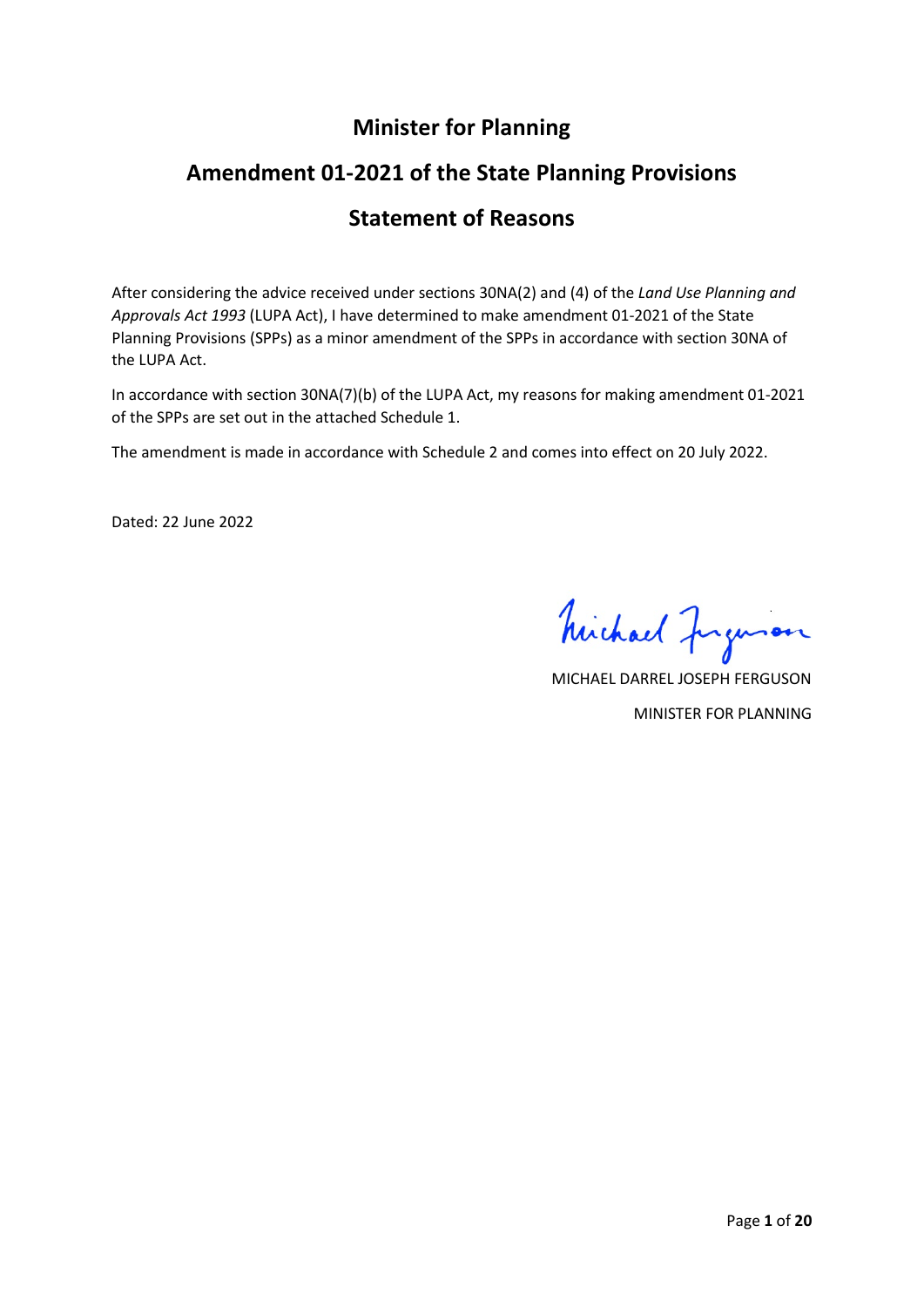## **SCHEDULE 1**

\_\_\_\_\_\_\_\_\_\_\_\_\_\_\_\_\_\_\_\_\_\_\_\_\_

## **Minister's reasons for making amendment 01-2021 of the State Planning Provisions in accordance with section 30NA(7)(b) of the** *Land Use Planning and Approvals Act 1993*

## **Background**

The State Planning Provisions (SPPs) were made on 22 February 2017 and came into effect on 2 March 2017 as part of the Tasmanian Planning Scheme. The SPPs only come into effect in a municipal area in Tasmanian when the council's Local Provisions Schedule is approved by the Tasmanian Planning Commission. The SPPs are now in effect in several municipalities with the remaining municipalities to follow when each Local Provisions Schedule is approved.

It is important that the SPPs are kept under regular review. Previous amendments of the SPPs were made on 19 April 2018 and 19 February 2020 for a number of minor amendments including correcting clerical errors and anomalies, clarifying provisions, and alignment with legislation and previously approved or modified planning directives. A comprehensive review of the SPPs is due to commence in 2022 as part of the 5-yearly review as required by section 30T of the *Land Use Planning and Approvals Act 1993* (the LUPA Act).

Minor amendments of the SPPs have been identified by a range of stakeholders, including local councils, the Tasmanian Planning Commission, State agencies and authorities, and others involved in the operation of the SPPs, including submissions made on draft *Planning Directive No. 8 – Exemptions, Application Requirements, Special Provisions and Zone Provisions* (draft Planning Directive No. 8). There is also the opportunity to align the SPPs with recently approved planning directives, and updated legislation and Australian Standards.

My predecessor as Minister for Planning, prepared terms of reference for amendment 01/2021 of the SPPs and gave notice in the three main Tasmanian newspapers. My predecessor also made a determination in accordance with section 30BA of the LUPA Act that *Planning Directive No. 7 – Permits for Temporary Housing* (Planning Directive No. 7) should be reflected in the SPPs.

#### **Legislative requirements**

Part 3, Division 2 of the LUPA Act sets out the statutory requirements for making amendments to the SPPs.

The LUPA Act enables minor amendments of the SPPs to be made without going through the normal public consultation and assessment processes provided they are for any of the following purposes outlined in section 30NA(1):

- (i) correcting a clerical mistake, an error arising from any accidental slip or omission, an evident miscalculation of figures, or an evident material mistake, in a provision of the SPPs;
- (ii) removing an anomaly in the SPPs;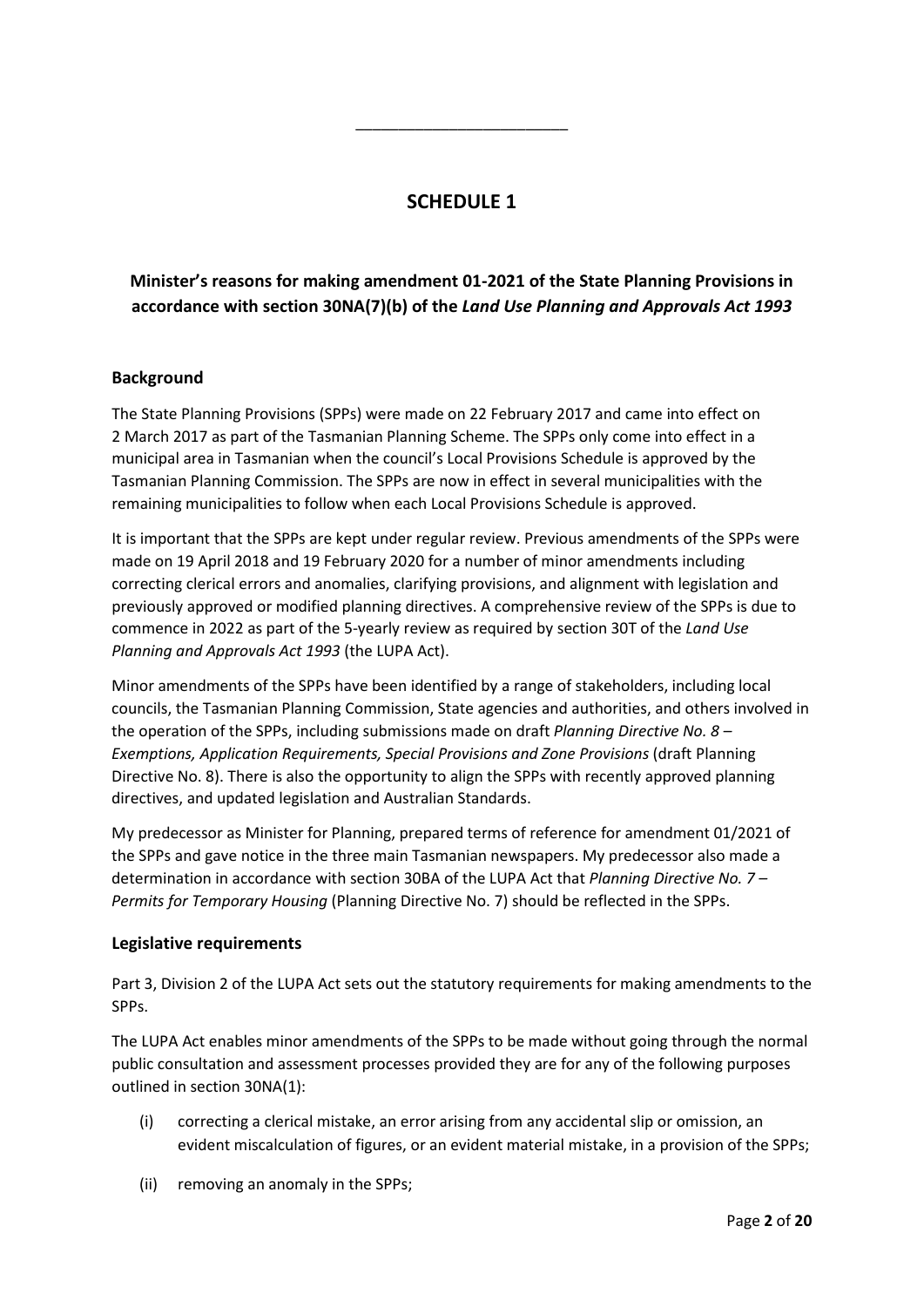- (iii) clarifying or simplifying the SPPs;
- (iv) removing an inconsistency in the SPPs;
- (v) removing an inconsistency between the SPPs and the LUPA Act or any other Act;
- (vi) bringing the SPPs into conformity with a State Policy;
- (vii) bringing the SPPs into conformity with a planning directive which the Minister has, under section 30BA of the LUPA Act, determined should be reflected in the SPPs;
- (viii) changing provisions of the SPPs that indicate or specify the structure to which an LPS is to conform or the form that a provision of an LPS is to take; or
- (ix) a purpose prescribed by regulation.

For an amendment to be considered as a minor amendment of the SPPs, it must also not prejudice the public interest if the normal SPPs amendment processes under the LUPA Act are not followed.

A draft amendment of the SPPs must be prepared in accordance with the terms of reference to which notice has been given under section 30C(2) of the LUPA Act. It must also meet the SPPs criteria outlined in section 15 of the LUPA Act.

After giving notice on the terms of reference in accordance with section 30C(2) of the LUPA Act, I consulted on amendment 01-2021 of the SPPs with all planning authorities and relevant State Service Agencies and State authorities as required by section 30NA(2) of the LUPA Act.

After considering the advice of the planning authorities and relevant State Service Agencies and State authorities, I also sought the opinion of the Tasmanian Planning Commission (the Commission) on whether the amendment 01-2021 of the SPPs met the criteria for minor amendments under section 30NA(1) of the LUPA Act.

## **Reasons for my decision**

I have determined to accept the Commission's reasons on amendment 01-2021 as contained in their report, with the exception of amendment number 4.

Specifically, I have determined to modify amendment 01-2021 as outlined in Attachment 1 to:

- delete amendment numbers 2, 13 and 19 for the reasons outlined in the Commission's report;
- modify amendment number 4 for the reasons outlined in Attachment 1; and
- modify amendment numbers 14, 20, 30 and 33 for the reasons outlined in the Commission's report.

## **Compliance with the requirements in the LUPA Act**

I am satisfied that the modified amendment meets the requirements of the LUPA Act as follows:

• meets the criteria for a minor amendment of the SPPs under section 30NA(1) of the LUPA Act for the reasons outlined in Attachment 1;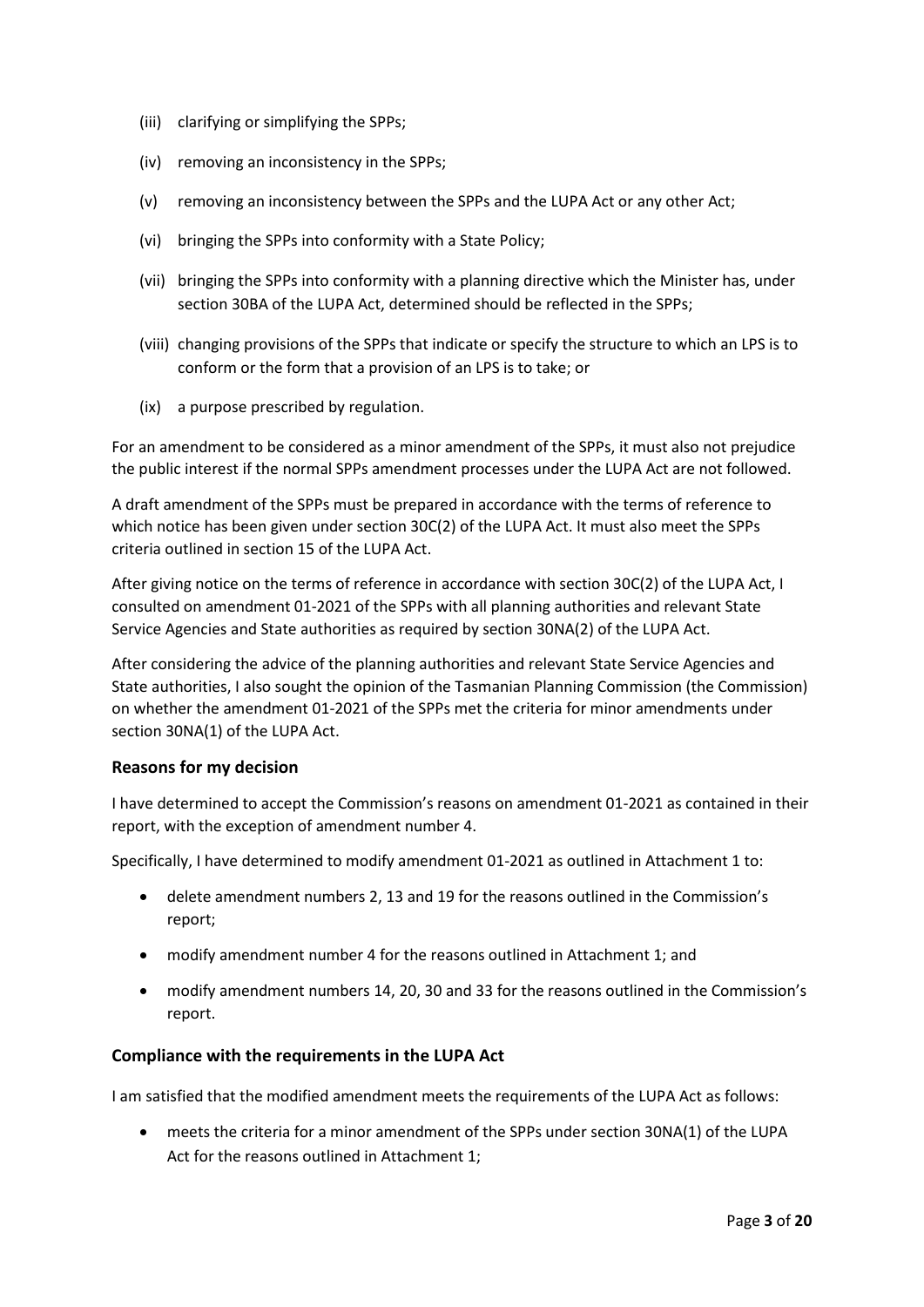- is in accordance with the terms of reference for draft amendment 01-2021 of the SPPs to which notice was given under section 30C(2) of the LUPA Act; and
- meets the SPPs criteria contained in section 15 of the LUPA Act.

The SPPs criteria require an amendment of the SPPs to comply with the following:

- (a) only contains provisions that the SPPs may contain under section 14 of the LUPA Act;
- (b) furthers the objectives set out in Schedule 1 of the LUPA Act;
- (c) is consistent with each State Policy;
- (d) is consistent with the TPPs that are in force before the instrument is made; and
- (e) has regard to the safety requirements set out in the standards prescribed under the *Gas Safety Act 2019*.

The draft amendment only contains provisions that section 14 of the LUPA Act allows the SPPs to contain. It proposes minor amendments to the current SPPs, and to introduce new provisions in accordance with a recently approved planning directive, which have already been assessed and approved as meeting the SPPs criteria.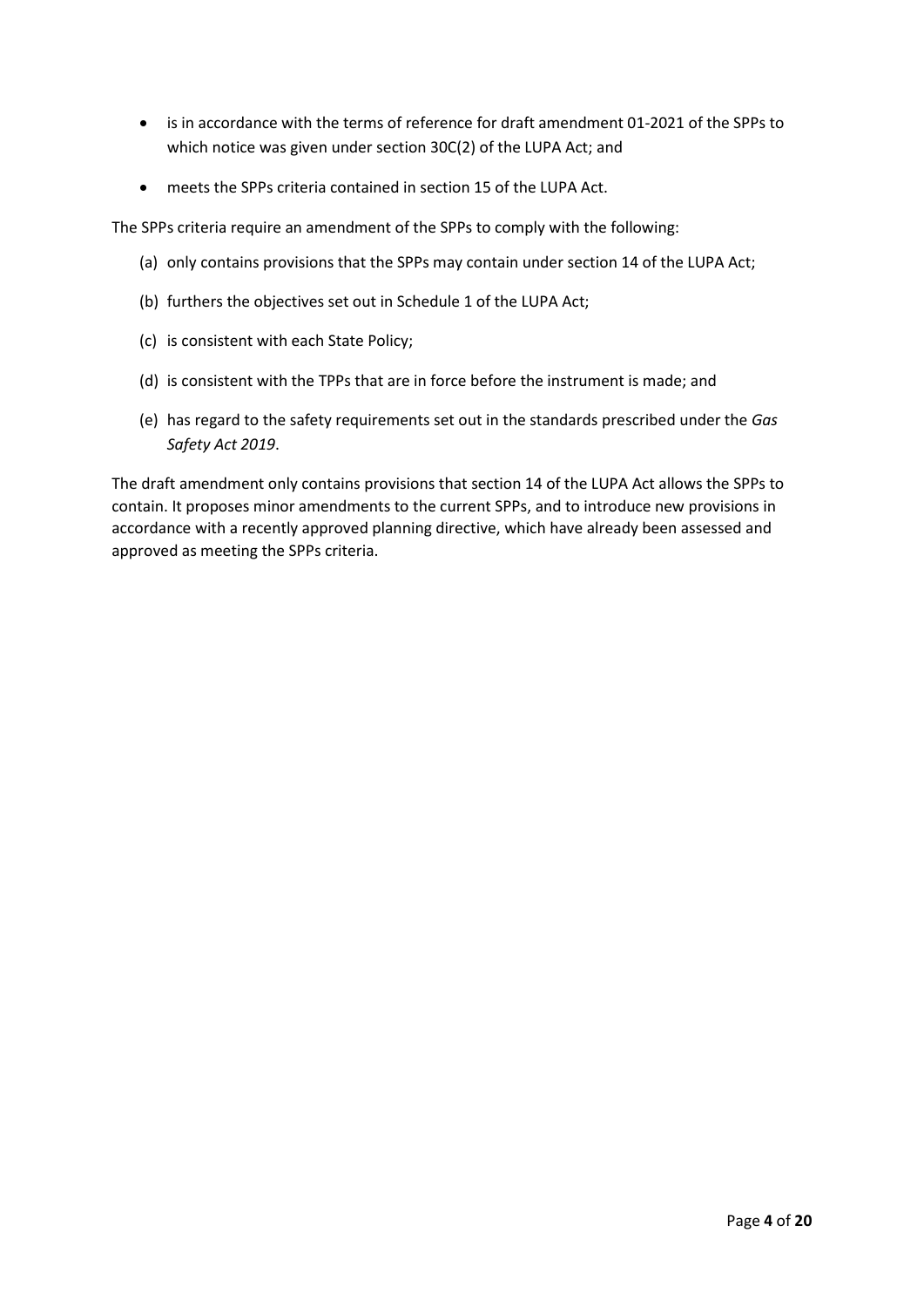| <b>No</b> | <b>Clause</b>                                                   | <b>Amendment</b>            |                                                                                                                                                                                                                                                                                                                                                                                                                                                                                                                                  | <b>Minister's Reason</b>                                                                                                                                                                                                                                                                                                            |
|-----------|-----------------------------------------------------------------|-----------------------------|----------------------------------------------------------------------------------------------------------------------------------------------------------------------------------------------------------------------------------------------------------------------------------------------------------------------------------------------------------------------------------------------------------------------------------------------------------------------------------------------------------------------------------|-------------------------------------------------------------------------------------------------------------------------------------------------------------------------------------------------------------------------------------------------------------------------------------------------------------------------------------|
| 1.        | Administration -<br>Planning Terms and                          | Table $3.1$ :               | Insert the following new terms and definitions in alphabetical order in                                                                                                                                                                                                                                                                                                                                                                                                                                                          | I agree with the Commission's recommendation that it<br>meets s.30NA(1)(a)(vii) of the LUPA Act.                                                                                                                                                                                                                                    |
|           | Definitions - Table 3.1                                         | Director of<br>Housing      | means the Director as defined in the Homes Act<br>1935.                                                                                                                                                                                                                                                                                                                                                                                                                                                                          | The amendment brings the SPPs into conformity with<br>Planning Directive No. 7 following a determination made<br>by my predecessor as Minister for Planning in                                                                                                                                                                      |
|           |                                                                 | eligible persons            | means as defined in the Homes Act 1935.                                                                                                                                                                                                                                                                                                                                                                                                                                                                                          | accordance with s.30BA of the LUPA Act.                                                                                                                                                                                                                                                                                             |
|           |                                                                 | housing support<br>provider | means as defined in the Homes Act 1935.                                                                                                                                                                                                                                                                                                                                                                                                                                                                                          |                                                                                                                                                                                                                                                                                                                                     |
|           |                                                                 | temporary<br>housing        | means residential use or development for a period<br>of not more than 12 months commencing from the<br>date on which an occupancy permit or temporary<br>occupancy permit is issued in accordance with Part<br>17 of the Building Act 2016.                                                                                                                                                                                                                                                                                      |                                                                                                                                                                                                                                                                                                                                     |
| 2.        | Administration -<br>Exemptions 4.1.3 -<br>home-based child care | replace with the following: | In clause 4.1.3, delete the requirements for home-based child care and<br>If in accordance with a licence granted under the Child Care Act 2001.                                                                                                                                                                                                                                                                                                                                                                                 | I agree with the Commission's recommendation to delete<br>this amendment for the reasons outlined in their report.<br>I will seek further advice before determining to how to<br>progress this change through the normal SPPs<br>amendment process to align with exemption for home-<br>based child care with current National Law. |
| 3.        | Administration -<br>Exemptions 4.2.7 -<br>minor infrastructure  | underlined:<br>authority.   | In clause 4.2.7, amend the requirements for minor infrastructure by<br>deleting text shown as strikethrough and inserting the text shown as<br>Provision, maintenance and modification of footpaths, cycle paths,<br>playground equipment, seating, shelters, bus stops and bus shelters,<br>street lighting, telephone booths, public toilets, post boxes, cycle racks,<br>fire hydrants, drinking fountains, rubbish waste or recycling bins, public<br>art, and the like by, or on behalf of, the Crown, a council or a State | I agree with the Commission's recommendation that it<br>meets s.30NA(1)(a)(iii) and (iv) of the LUPA Act.<br>The amendment removes an inconsistency in the SPPs<br>by referring to 'waste bins' instead of 'rubbish bins' and<br>clarifies that recycling bins were intended to be covered<br>by this exemption.                    |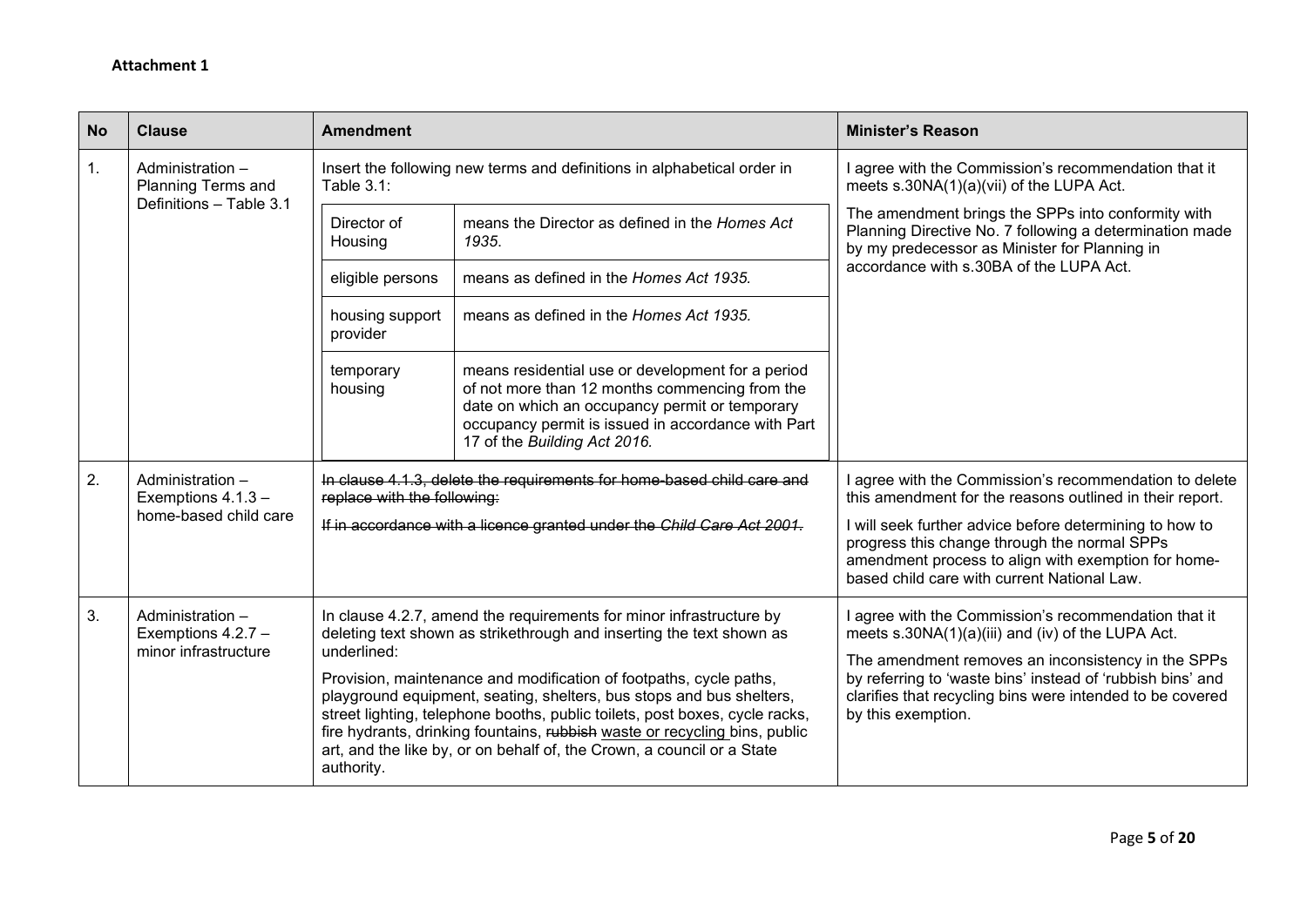| <b>No</b><br><b>Clause</b>                                     | <b>Amendment</b>                                                                                                                                                                                                                                                                                                                                                                                                                                                                                                                                                                                                                                                                                                                                                                                                                                                                                                                                                                                                                                                                                                                                                                                                                                                                                                                                                                                                                  | <b>Minister's Reason</b>                                                                                                                                                                                                                                                                                                                                                                                                                                                                                                                                                                                                                                                                                                                                                                                                                                                                                                                                                                                                                                                                                                                                                                                                                                                                                                                                                                                                                                                                                                                 |
|----------------------------------------------------------------|-----------------------------------------------------------------------------------------------------------------------------------------------------------------------------------------------------------------------------------------------------------------------------------------------------------------------------------------------------------------------------------------------------------------------------------------------------------------------------------------------------------------------------------------------------------------------------------------------------------------------------------------------------------------------------------------------------------------------------------------------------------------------------------------------------------------------------------------------------------------------------------------------------------------------------------------------------------------------------------------------------------------------------------------------------------------------------------------------------------------------------------------------------------------------------------------------------------------------------------------------------------------------------------------------------------------------------------------------------------------------------------------------------------------------------------|------------------------------------------------------------------------------------------------------------------------------------------------------------------------------------------------------------------------------------------------------------------------------------------------------------------------------------------------------------------------------------------------------------------------------------------------------------------------------------------------------------------------------------------------------------------------------------------------------------------------------------------------------------------------------------------------------------------------------------------------------------------------------------------------------------------------------------------------------------------------------------------------------------------------------------------------------------------------------------------------------------------------------------------------------------------------------------------------------------------------------------------------------------------------------------------------------------------------------------------------------------------------------------------------------------------------------------------------------------------------------------------------------------------------------------------------------------------------------------------------------------------------------------------|
| 4.<br>Administration -<br>Exemptions $4.3.7 -$<br>outbuildings | In clause 4.3.7, delete the requirements for outbuildings and replace with<br>the following:<br>Construction or placement of an outbuilding if:<br>it is not between a frontage and the building line, or if on a lot with no<br>(a)<br>buildings, the setback from the frontage is not less than the relevant<br>Acceptable Solution requirement; and<br>the floor area of the new outbuilding that is roofed is not more than:<br>(b)<br>$10m2$ if:<br>(i)<br>a. there is not more than one other outbuilding on the lot;<br>the total floor area of all outbuildings on the lot that are<br>b.<br>roofed will not be more than 20m <sup>2</sup> ;<br>no side of the new outbuilding is longer than 3.2m; and<br>C.<br>the building height of the new outbuilding is not more than<br>d.<br>$2.4m$ ; or<br>$18m2$ if:<br>(ii)<br>there is no other outbuilding on the lot;<br>a.<br>the roof span of the new outbuilding is not more than 3m;<br>b.<br>the building height of the new outbuilding is not more than<br>C.<br>2.4m;<br>d. the new outbuilding is not less than 0.9m from an existing<br>building on the lot;<br>the new outbuilding has a setback of not less than 0.9m<br>е.<br>from any boundary; and<br>the change in existing ground level as a result of cut or fill<br>f.<br>is not more than 0.5m,<br>unless the Local Historic Heritage Code applies and requires a permit for<br>the use or development. | I agree with the Commission's recommendation that the<br>amendment meets $s.30NA(1)(a)(i)$ and (iii) of the LUPA<br>Act.<br>I note the Commission's recommendation that a<br>definition of 'floor area' is required to clarify its meaning<br>and that including the definition would not meet the<br>minor amendment criteria under s.30NA of the LUPA<br>Act.<br>In response to the Commission's recommendation, I<br>have determined to modify the amendment to refer to the<br>area of outbuildings that are 'roofed' which I do not<br>consider requires a definition. The roofed area<br>corresponds with the 'floor area' as originally intended.<br>The SPPs already refer to this concept in the calculation<br>of 'site coverage' – or the proportion of a site covered by<br>'roofed' buildings.<br>The amendment corrects a number of clerical errors<br>clarifies the original intent of the exemption, as follows:<br>Clarifies that the exemption was intended to take<br>account of any existing outbuildings on the lot<br>and that it is limited to providing for up to two<br>outbuildings with area of up to 10m <sup>2</sup> each (a total<br>of 20m <sup>2</sup> ), or a single outbuilding with an area of<br>up to $18m^2$ .<br>Replaces the reference to 'gross floor area' with<br>'roofed area' to capture outbuildings without 4<br>walls (e.g. carports) as originally intended. The<br>meaning of the term 'roofed area' is already<br>commonly understood in the SPPs for<br>determining 'site coverage'. |
|                                                                |                                                                                                                                                                                                                                                                                                                                                                                                                                                                                                                                                                                                                                                                                                                                                                                                                                                                                                                                                                                                                                                                                                                                                                                                                                                                                                                                                                                                                                   |                                                                                                                                                                                                                                                                                                                                                                                                                                                                                                                                                                                                                                                                                                                                                                                                                                                                                                                                                                                                                                                                                                                                                                                                                                                                                                                                                                                                                                                                                                                                          |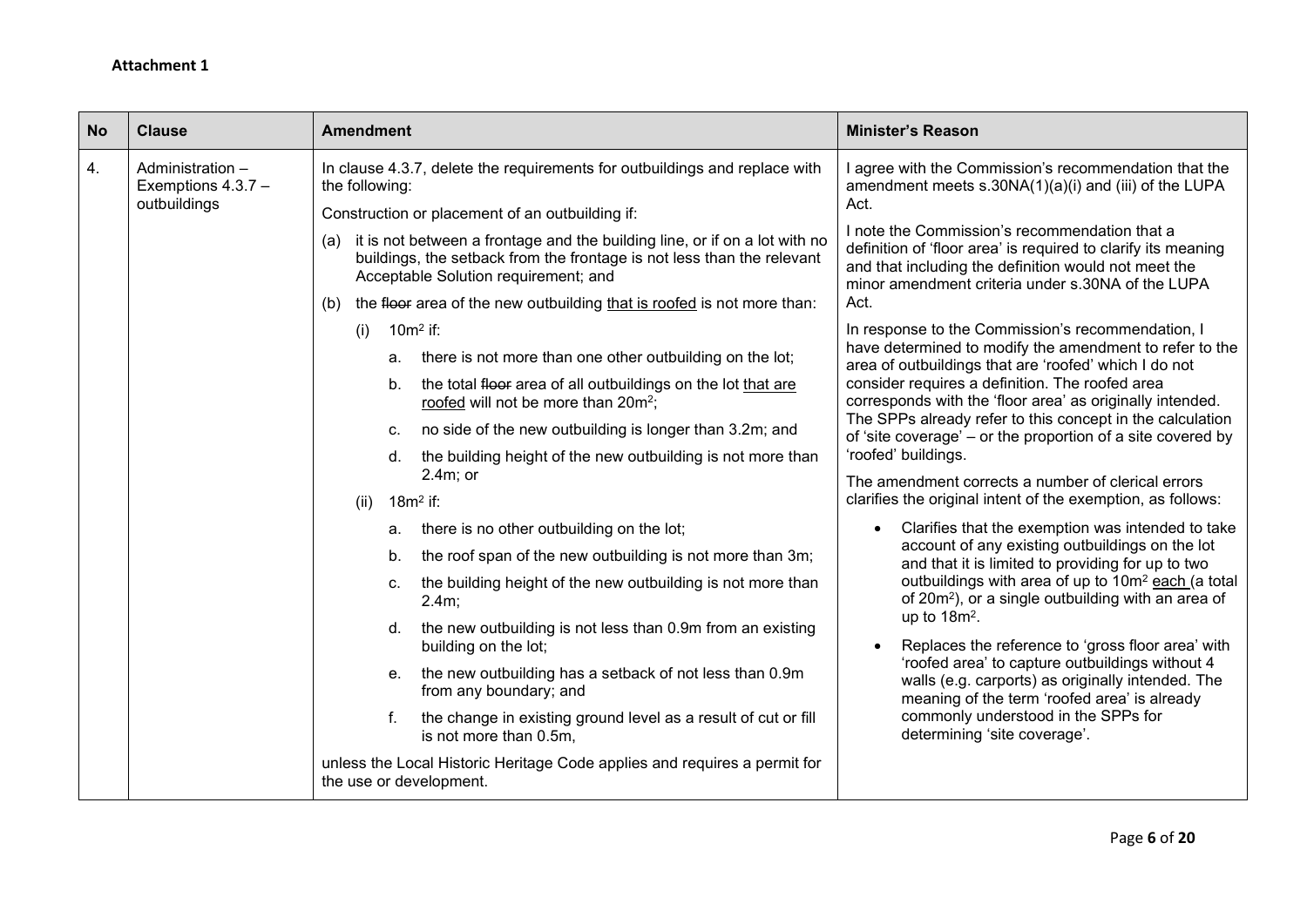| <b>No</b> | <b>Clause</b>                                                                   | <b>Amendment</b>                                                                                                                                  | <b>Minister's Reason</b>                                                                                                                                                                                                   |
|-----------|---------------------------------------------------------------------------------|---------------------------------------------------------------------------------------------------------------------------------------------------|----------------------------------------------------------------------------------------------------------------------------------------------------------------------------------------------------------------------------|
|           |                                                                                 |                                                                                                                                                   | Clarifies the requirements that apply to the new<br>outbuildings as compared to what is already<br>existing on the lot.                                                                                                    |
|           |                                                                                 |                                                                                                                                                   | Restructures the exemption for ease of<br>interpretation without changing the original policy<br>intent.                                                                                                                   |
| 5.        | Administration -<br>Exemptions $4.3.9 -$                                        | In clause 4.3.9, amend the requirements in subclause (a) by inserting the<br>text shown as underlined:                                            | I agree with the Commission's recommendation that it<br>meets s.30NA(1)(a)(iii) of the LUPA Act.                                                                                                                           |
|           | agricultural buildings<br>and works in the Rural<br>Zone or Agriculture<br>Zone | buildings or works, excluding a dwelling or land filling, are directly<br>(a)<br>associated with, and a subservient part of, an agricultural use; | The amendment clarifies the scope of the exemption for<br>agricultural buildings and works in the Rural Zone or<br>Agriculture Zone. Land filling is specifically covered by<br>the exemption in clause 4.6.9 of the SPPs. |
| 6.        | Administration -<br>Exemptions 4.4.1 -                                          | In clause 4.4.1, amend the requirements in subclause (b) by deleting<br>'Forest Practices Regulations 2007' and replacing with 'Forest Practices  | I agree with the Commission's recommendation that it<br>meets $s.30NA(1)(a)(v)$ of the LUPA Act.                                                                                                                           |
|           | vegetation removal for<br>safety or in accordance<br>with other Acts            | Regulations 2017'.                                                                                                                                | The amendment removes an inconsistency between the<br>SPPs and the Forest Practices Regulations 2017.                                                                                                                      |
|           |                                                                                 |                                                                                                                                                   | The SPPs refer to the Forest Practices Regulations 2007<br>which has been superseded by the Forest Practices<br>Regulations 2017.                                                                                          |
| 7.        | Administration -<br>Exemptions 4.4.1 -                                          | In clause 4.4.1, amend the requirements in subclause (e) by deleting<br>'Tasmanian Fire Service' and replacing with 'Tasmania Fire Service'.      | I agree with the Commission's recommendation that it<br>meets s.30NA(1)(a)(i) of the LUPA Act.                                                                                                                             |
|           | vegetation removal for<br>safety or in accordance<br>with other Acts            |                                                                                                                                                   | The amendment corrects a clerical error.                                                                                                                                                                                   |
| 8.        | <b>General Provisions</b>                                                       | Insert a new general provision at clause 7.13 as follows:<br>7.13<br><b>Temporary Housing</b>                                                     | I agree with the Commission's recommendation that it<br>meets s.30NA(1)(a)(vii) of the LUPA Act.                                                                                                                           |
|           |                                                                                 | 7.13.1 Unless No Permit Required under any other provision of this<br>planning scheme, use and development for temporary housing of               | The amendment brings the SPPs into conformity with<br>Planning Directive No. 7 following a determination made                                                                                                              |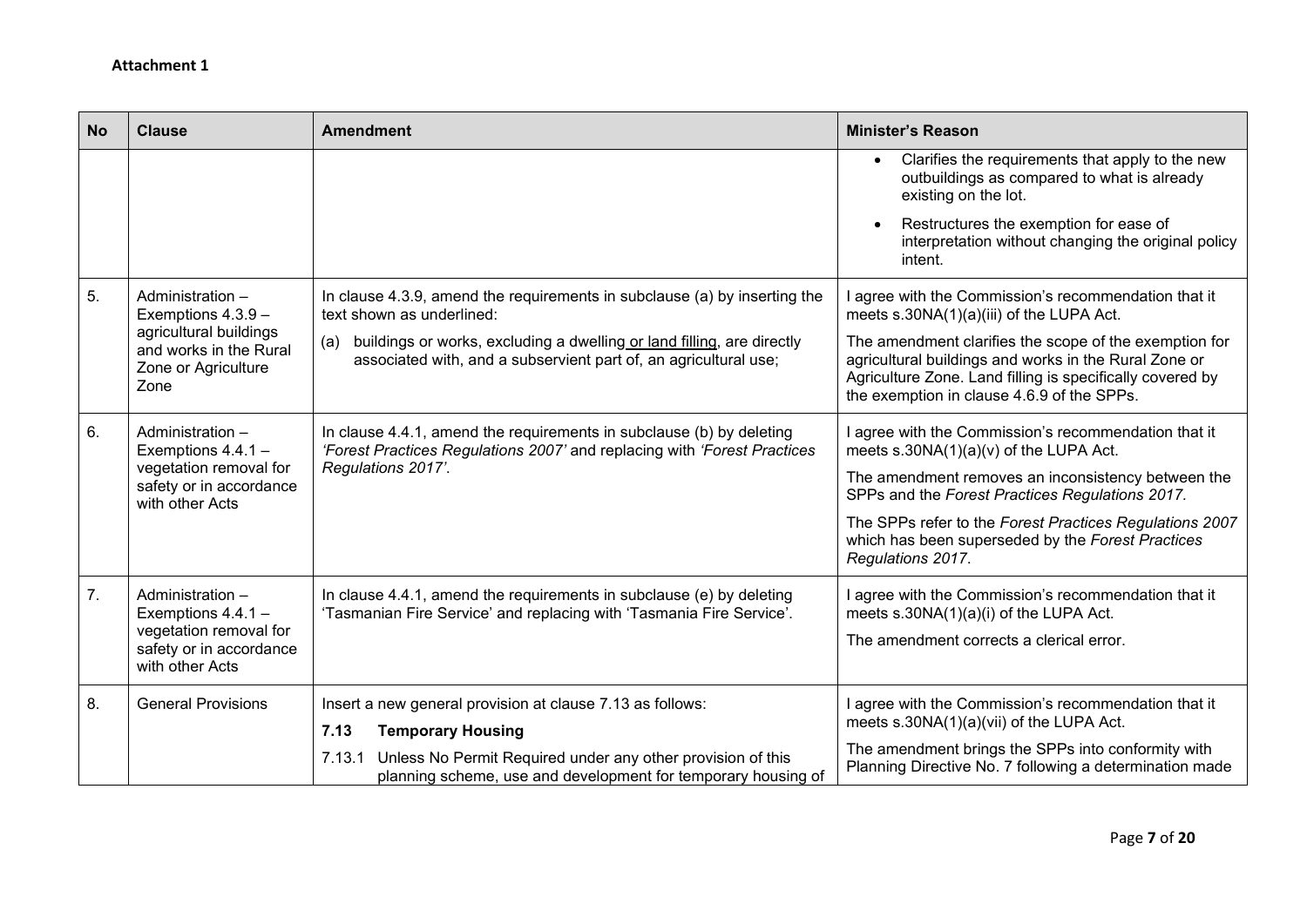| <b>No</b> | <b>Clause</b> | <b>Amendment</b>                                                                                                                                                                                                                                                                          | <b>Minister's Reason</b>                                                                 |
|-----------|---------------|-------------------------------------------------------------------------------------------------------------------------------------------------------------------------------------------------------------------------------------------------------------------------------------------|------------------------------------------------------------------------------------------|
|           |               | eligible persons within an existing building is Permitted, and a<br>permit must be granted, if:                                                                                                                                                                                           | by my predecessor as Minister for Planning in<br>accordance with s.30BA of the LUPA Act. |
|           |               | on land within:<br>(a)                                                                                                                                                                                                                                                                    |                                                                                          |
|           |               | (i)<br>the General Residential Zone, Inner Residential Zone,<br>Urban Mixed Use Zone, Central Business Zone,<br>General Business Zone, Local Business Zone,<br>Community Purpose Zone, Recreation Zone, or Open<br>Space Zone; or                                                         |                                                                                          |
|           |               | the Commercial Zone in the Hobart Local Provisions<br>(ii)<br>Schedule;                                                                                                                                                                                                                   |                                                                                          |
|           |               | (b) funded or operated by, or on behalf of, the Director of<br>Housing or a housing support provider;                                                                                                                                                                                     |                                                                                          |
|           |               | (c) the development is limited to minor building works or<br>structures necessary for the use of the existing building for<br>temporary housing; and                                                                                                                                      |                                                                                          |
|           |               | the following does not apply:<br>(d)                                                                                                                                                                                                                                                      |                                                                                          |
|           |               | (i)<br><b>Bushfire-Prone Areas Code;</b>                                                                                                                                                                                                                                                  |                                                                                          |
|           |               | Flood-Prone Areas Hazard Code;<br>(ii)                                                                                                                                                                                                                                                    |                                                                                          |
|           |               | Coastal Inundation Hazard Code;<br>(iii)                                                                                                                                                                                                                                                  |                                                                                          |
|           |               | Landslip Hazard Code;<br>(iv)                                                                                                                                                                                                                                                             |                                                                                          |
|           |               | Potentially Contaminated Land Code; or<br>(v)                                                                                                                                                                                                                                             |                                                                                          |
|           |               | Local Historic Heritage Code.<br>(vi)                                                                                                                                                                                                                                                     |                                                                                          |
|           |               | 7.13.2 Unless No Permit Required under any other provisions of this<br>planning scheme, use and development for temporary housing of<br>eligible persons within demountable, relocatable, or other forms<br>of non-permanent buildings is Permitted, and a permit must be<br>granted, if: |                                                                                          |
|           |               | (a) on land within:                                                                                                                                                                                                                                                                       |                                                                                          |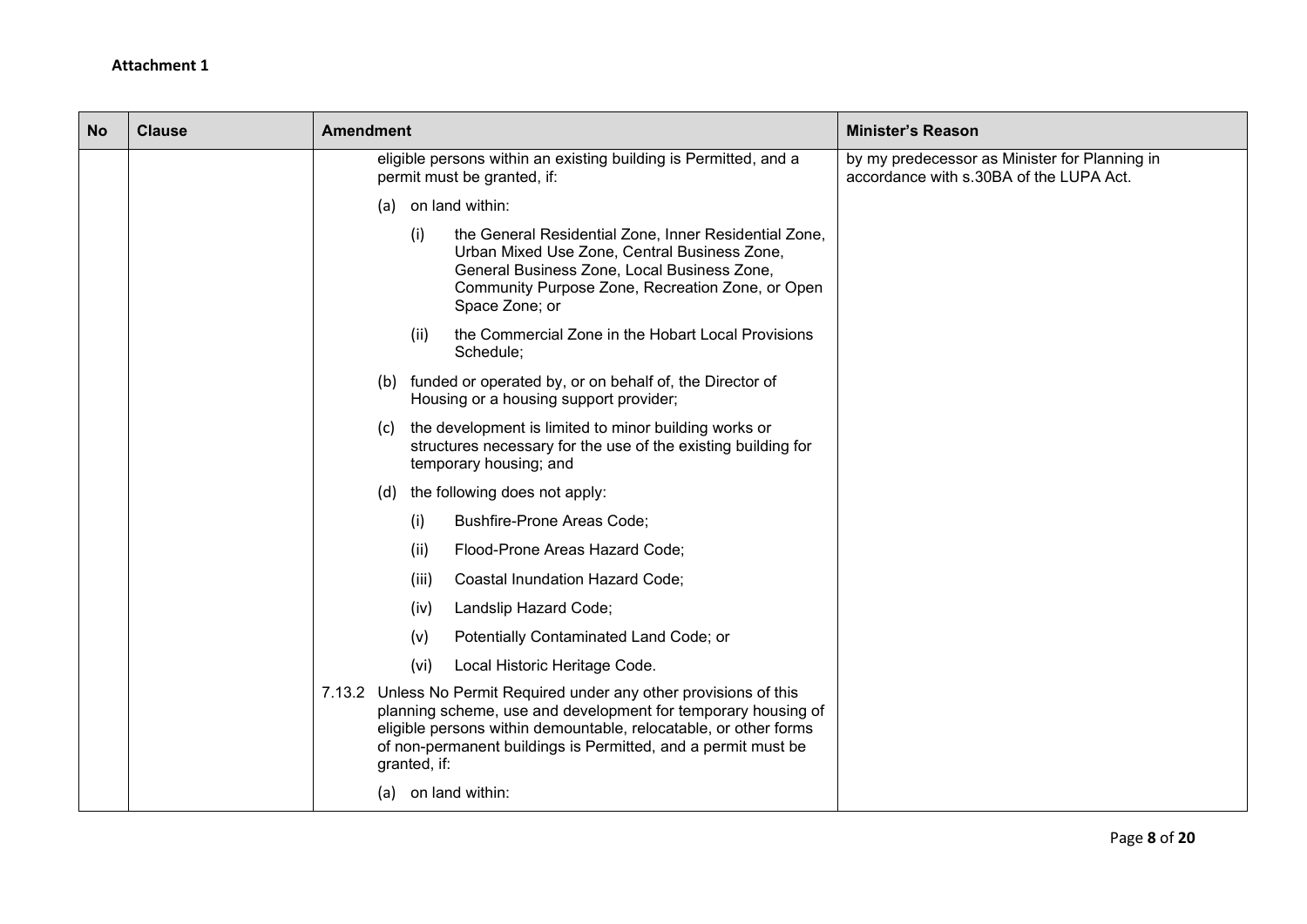| <b>No</b> | <b>Clause</b> | <b>Amendment</b><br><b>Minister's Reason</b>                                                                                                                                                                                                                      |
|-----------|---------------|-------------------------------------------------------------------------------------------------------------------------------------------------------------------------------------------------------------------------------------------------------------------|
|           |               | a General Residential Zone, Inner Residential Zone,<br>(i)<br>Urban Mixed Use Zone, Central Business Zone,<br>General Business Zone, Local Business Zone,<br>Community Purpose Zone, Recreation Zone, or Open<br>Space Zone under an interim planning scheme, or  |
|           |               | the Commercial Zone in the Hobart Local Provisions<br>(ii)<br>Schedule;                                                                                                                                                                                           |
|           |               | (b) funded or operated by, or on behalf of, the Director of<br>Housing or a housing support provider;                                                                                                                                                             |
|           |               | located on the same site, or a site adjoining, an existing<br>(c)<br>residential facility that is funded or operated by, or on behalf<br>of, the Director of Housing or a housing support provider;                                                               |
|           |               | (d) the building height is not more than 8m above existing<br>ground level; and                                                                                                                                                                                   |
|           |               | (e) the buildings have a setback from an adjoining property of<br>not less than half the wall height of the building if the<br>adjoining property is within a General Residential Zone, Low<br>Density Residential Zone, or Inner Residential Zone,<br>excluding: |
|           |               | an adjoining property to which sub-clause 7.13.2)(c)<br>(i)<br>applies; and                                                                                                                                                                                       |
|           |               | the portion of the wall that is not more than 3m above<br>(ii)<br>existing ground level; and                                                                                                                                                                      |
|           |               | (f)<br>the following does not apply:                                                                                                                                                                                                                              |
|           |               | <b>Bushfire-Prone Areas Code;</b><br>(i)                                                                                                                                                                                                                          |
|           |               | Flood-Prone Areas Hazard Code;<br>(ii)                                                                                                                                                                                                                            |
|           |               | Coastal Inundation Hazard Code;<br>(iii)                                                                                                                                                                                                                          |
|           |               | Landslip Hazard Code;<br>(iv)                                                                                                                                                                                                                                     |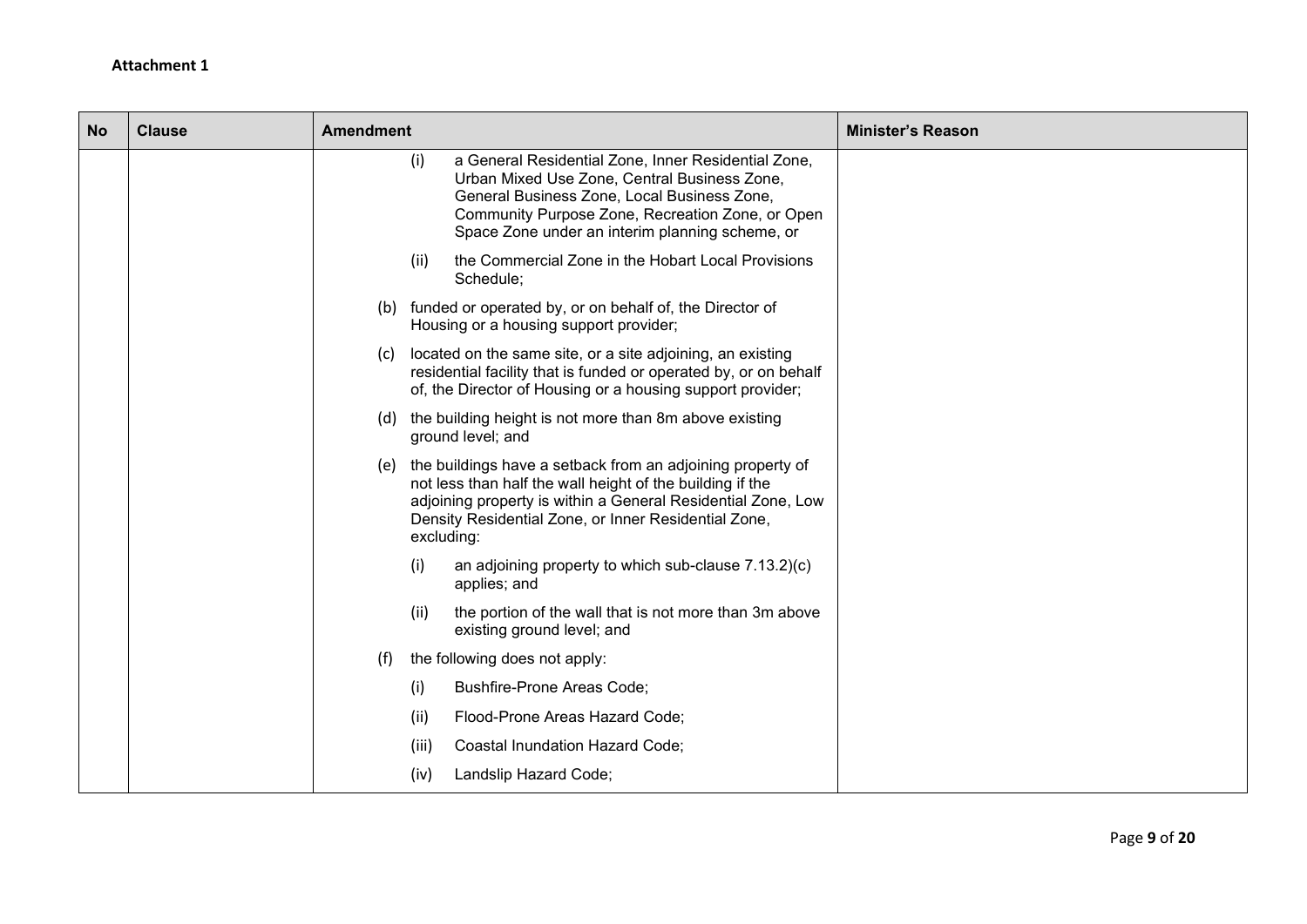| <b>No</b> | <b>Clause</b> | <b>Amendment</b>                                                                                                                                                                                                                                                                                                                                                                                                                           | <b>Minister's Reason</b> |
|-----------|---------------|--------------------------------------------------------------------------------------------------------------------------------------------------------------------------------------------------------------------------------------------------------------------------------------------------------------------------------------------------------------------------------------------------------------------------------------------|--------------------------|
|           |               | Potentially Contaminated Land Code;<br>(v)                                                                                                                                                                                                                                                                                                                                                                                                 |                          |
|           |               | Local Historic Heritage Code; or<br>(vi)                                                                                                                                                                                                                                                                                                                                                                                                   |                          |
|           |               | buildings are located on land within an inner protection<br>(vii)<br>area, or registered electricity easement, as defined in<br>an Electricity Transmission Infrastructure Protection<br>Code.                                                                                                                                                                                                                                             |                          |
|           |               | 7.13.3 Unless sub-clause 7.13.1 or 7.13.2 applies, use or development<br>for temporary housing of eligible persons within an existing<br>building, or in a demountable, relocatable or other non-permanent<br>building that would otherwise be Prohibited under any other<br>provisions of this planning scheme, is Discretionary, if funded or<br>operated by, or on behalf of, the Director of Housing or a housing<br>support provider. |                          |
|           |               | 7.13.4 In determining an application under sub-clause 7.13.3, a planning<br>authority must have regard to:                                                                                                                                                                                                                                                                                                                                 |                          |
|           |               | (a)<br>the proximity of the temporary housing to existing<br>residential facilities and social support services that are<br>funded or operated by, or on behalf of, the Director of<br>Housing or a housing support provider;                                                                                                                                                                                                              |                          |
|           |               | (b)<br>the availability of public transport and capacity of road<br>infrastructure and utility services to the site;                                                                                                                                                                                                                                                                                                                       |                          |
|           |               | (c)<br>the purpose and provisions of the applicable zone and any<br>applicable codes; and                                                                                                                                                                                                                                                                                                                                                  |                          |
|           |               | the potential for land use conflict with other use or<br>(d)<br>development on adjoining properties and any measures<br>available to manage or mitigate such conflict.                                                                                                                                                                                                                                                                     |                          |
|           |               | 7.13.5 Temporary housing must only be located in a bushfire-prone<br>area, as defined under the Bushfire-Prone Areas Code, if<br>accompanied by an emergency management strategy, endorsed<br>by the Tasmania Fire Service or accredited person, as defined<br>under the Bushfire-Prone Areas Code, that provides for mitigation                                                                                                           |                          |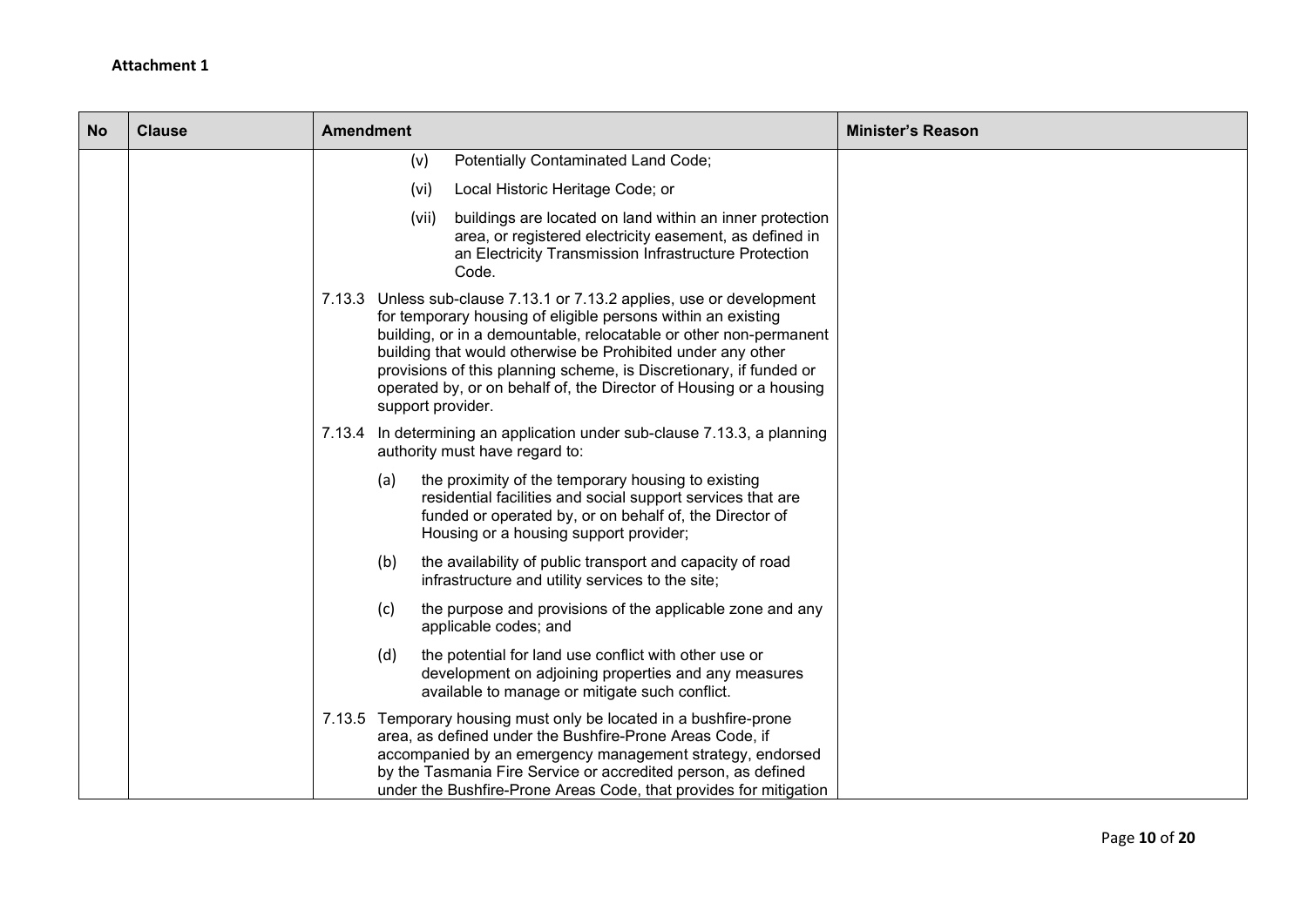| <b>No</b> | <b>Clause</b> | <b>Amendment</b><br><b>Minister's Reason</b>                                                                                                                                                                                                                                                                                                                                                  |  |
|-----------|---------------|-----------------------------------------------------------------------------------------------------------------------------------------------------------------------------------------------------------------------------------------------------------------------------------------------------------------------------------------------------------------------------------------------|--|
|           |               | measures to achieve and maintain a level of tolerable risk that is<br>specifically developed to address the characteristics, nature and<br>scale of the use considering:                                                                                                                                                                                                                      |  |
|           |               | (a)<br>the nature of the bushfire-prone vegetation, as defined<br>under the Bushfire-Prone Areas Code, including the type,<br>fuel load, structure and flammability;                                                                                                                                                                                                                          |  |
|           |               | the ability of occupants of the temporary housing to:<br>(b)                                                                                                                                                                                                                                                                                                                                  |  |
|           |               | (i)<br>protect themselves and defend property from<br>bushfire attack;                                                                                                                                                                                                                                                                                                                        |  |
|           |               | (ii)<br>evacuate in an emergency;                                                                                                                                                                                                                                                                                                                                                             |  |
|           |               | (iii)<br>understand and respond to instructions in the event<br>of a bushfire; and                                                                                                                                                                                                                                                                                                            |  |
|           |               | (c)<br>any bushfire protection measures, as defined under the<br>Bushfire-Prone Areas Code, available to reduce risk to<br>emergency service personnel.                                                                                                                                                                                                                                       |  |
|           |               | 7.13.6 A permit granted under sub-clauses 7.13.1 or 7.13.2 must be<br>subject to a condition to require that not more than 6 months after<br>the date on which the permit lapses, all traces of any works,<br>buildings, plant or materials introduced and used for the purposes<br>temporary housing must be removed from the site to the<br>satisfaction of the planning authority, unless: |  |
|           |               | a new permit for temporary housing has been granted; or<br>(a)                                                                                                                                                                                                                                                                                                                                |  |
|           |               | such works, buildings, plant or materials are to be used for<br>(b)<br>a use or development for which a permit has been granted,<br>or are exempt from requiring a permit.                                                                                                                                                                                                                    |  |
|           |               | 7.13.7 Additional permits for temporary housing issued under sub-<br>clauses 7.13.1 or 7.13.2 must not cause the approval of<br>temporary housing for a period longer than 3 years commencing<br>from the date on which the initial occupancy permit, or temporary                                                                                                                            |  |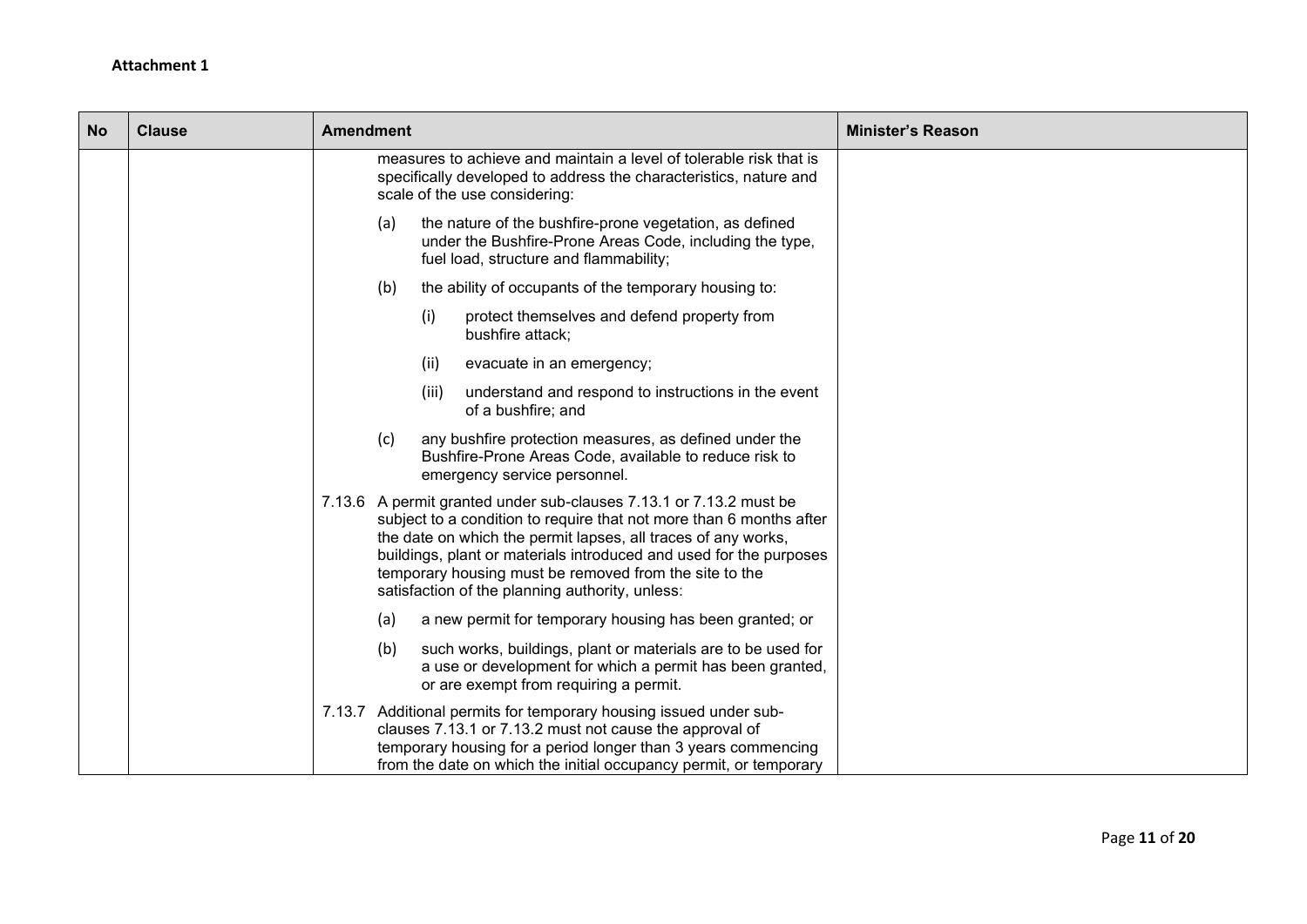| <b>No</b> | <b>Clause</b>                                                                                                                           | <b>Amendment</b>                                                                                                                                                                                                            | <b>Minister's Reason</b>                                                                                                                                                                                                                                                                                      |
|-----------|-----------------------------------------------------------------------------------------------------------------------------------------|-----------------------------------------------------------------------------------------------------------------------------------------------------------------------------------------------------------------------------|---------------------------------------------------------------------------------------------------------------------------------------------------------------------------------------------------------------------------------------------------------------------------------------------------------------|
|           |                                                                                                                                         | occupancy permit, is issued in accordance with Part 17 of the<br>Building Act 2016.<br>7.13.8 No other provisions in this planning scheme apply to a use or<br>development in accordance with sub-clauses 7.13.1 or 7.13.2. |                                                                                                                                                                                                                                                                                                               |
| 9.        | <b>General Residential</b><br>Zone $-8.4.2$ and $8.5.1$<br><b>Inner Residential Zone</b><br>$-9.4.2$ and $9.5.1$                        | In clauses 8.4.2 P3(a)(iii), 8.5.1 P2(a)(iii), 9.4.2 P3(a)(iii) and 9.5.1<br>P2(a)(iii), amend by deleting "or" and replacing with "and"                                                                                    | I agree with the Commission's recommendation that it<br>meets s.30NA(1)(a)(i) of the LUPA Act.<br>The amendment corrects a clerical error.                                                                                                                                                                    |
| 10.       | <b>General Residential</b><br>Zone $- 8.4.8$<br><b>Inner Residential Zone</b><br>$-9.4.8$                                               | In clauses 8.4.8 and 9.4.8, amend P1 by:<br>inserting in (b) the word "any" before "dwellings"; and<br>(a)<br>inserting in (c) the word "any" before "dwellings" and deleting the<br>(b)<br>words "on the site".            | I agree with the Commission's recommendation that it<br>meets s.30NA(1)(a)(iv) of the LUPA Act.<br>The amendment removes an inconsistency in the SPPs<br>by aligning the Performance Criteria with the<br>corresponding Acceptable Solution which relates to any<br>dwelling, not just dwellings on the site. |
| 11.       | <b>General Residential</b><br>Zone $- 8.5.1$<br><b>Inner Residential Zone</b><br>$-9.5.1$<br>Low Density Residential<br>Zone $- 10.5.1$ | In clauses 8.5.1 A5, 9.5.1 A5 and 10.5.1 A6 by deleting "or" at the end of<br>subclause (a) and replacing with "and"                                                                                                        | I agree with the Commission's recommendation that it<br>meets s.30NA(1)(a)(iii) of the LUPA Act.<br>The amendment clarifies that both (a) and (b) must be<br>met.                                                                                                                                             |
| 12.       | Inner Residential Zone<br>$-9.4.3$                                                                                                      | In clause 9.4.3 A1(b), amend by inserting "finished" before "ground level".                                                                                                                                                 | I agree with the Commission's recommendation that it<br>meets s.30NA(1)(a)(i) of the LUPA Act<br>The amendments corrects a clerical error and also<br>makes the clause consistent with the wording in clauses<br>8.4.3 in the General Residential Zone and the other<br>requirements in clause 9.4.3.         |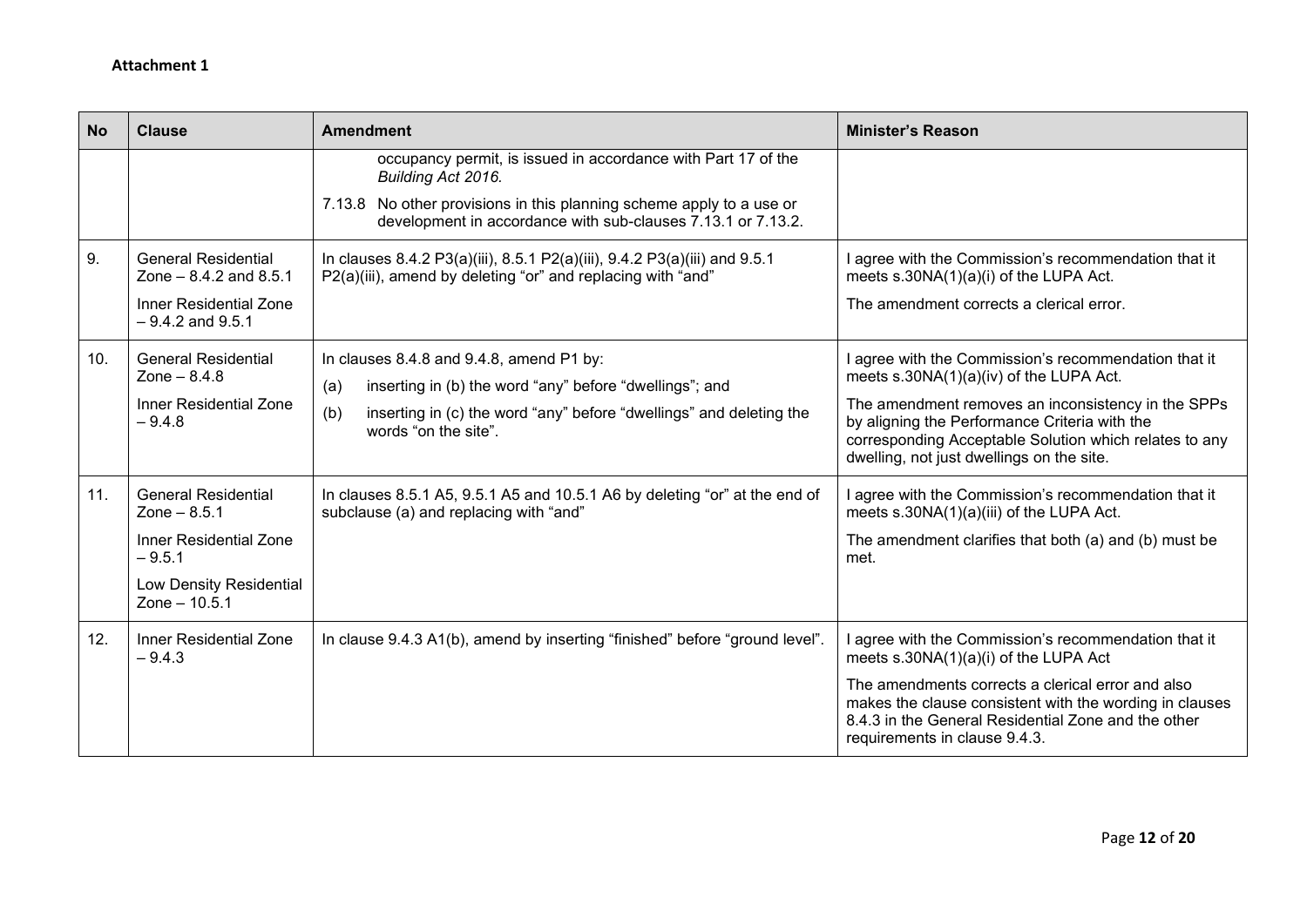| <b>No</b> | <b>Clause</b>                           | <b>Amendment</b>                                                                                                                                                                                                                                                                                                                                                     | <b>Minister's Reason</b>                                                                                                                                                                                                                                                                                                                                                                                                         |
|-----------|-----------------------------------------|----------------------------------------------------------------------------------------------------------------------------------------------------------------------------------------------------------------------------------------------------------------------------------------------------------------------------------------------------------------------|----------------------------------------------------------------------------------------------------------------------------------------------------------------------------------------------------------------------------------------------------------------------------------------------------------------------------------------------------------------------------------------------------------------------------------|
| 13.       | Rural Living Zone -<br>11.5.1           | In clause 11.5.1, amend A1 by:<br>deleting (a)(i)a. and replacing with the following:<br>$\left( a\right)$<br>a. all setbacks required by clause 11.4.2 A2, A3 and A4; and<br>deleting (a)(ii) and replacing with the following:<br>$\left(\mathbf{b}\right)$<br>(ii) existing buildings are consistent with the setback required by<br>clause 11.4.2 A2. A3 and A4: | agree with the Commission's recommendation and<br>have determined to delete this amendment.                                                                                                                                                                                                                                                                                                                                      |
| 14.       | Rural Zone $-20.5.1$                    | In clause 20.5.1 P1(b)(iii), amend by inserting "A2 or P2" after "clause<br>20.5.1 20.4.2".                                                                                                                                                                                                                                                                          | agree with the Commission's recommendation that it<br>meets s.30NA(1)(a)(i) of the LUPA Act if modified to<br>correct a typographical error. I have determined to<br>modify the amendment to replace the reference to<br>'20.5.1' with '20.4.2'.<br>The amendment corrects a clerical error and removes an<br>inconsistency in the SPPs by aligning the provisions with<br>the corresponding provisions in the Agriculture Zone. |
| 15.       | Agriculture Zone - 21.2<br>Use Table    | In clause 21.2 Use Table, delete the Discretionary qualification for<br>Storage and replace with the following:<br>If for:<br>a contractors yard;<br>(a)<br>(b)<br>freezing and cooling storage;<br>grain storage;<br>(c)<br>a liquid, solid or gas fuel depot; or<br>(d)<br>a woodyard.<br>(e)                                                                      | I agree with the Commission's recommendation that it<br>meets s.30NA(1)(a)(i) of the LUPA Act.<br>The amendment corrects a clerical error by including<br>'grain storage' in the list of Discretionary uses under the<br>Storage Use Class. The qualification was meant to be<br>consistent with the Permitted qualification for the Storage<br>Use Class in the Rural Zone.                                                     |
| 16.       | Environmental<br><b>Management Zone</b> | Amend clauses 23.2, 23.4.1, 23.4.2, 23.4.3, 23.4.4 and 23.5.1 by<br>changing all references from 'National Parks and Reserved Land<br>Regulations 2009' to 'National Parks and Reserve Management<br>Regulations 2019'.                                                                                                                                              | I agree with the Commission's recommendation that it<br>meets $s.30NA(1)(a)(v)$ of the LUPA Act.<br>The amendment removes an inconsistency between the<br>SPPs and the National Parks and Reserve Management<br>Regulations 2019.                                                                                                                                                                                                |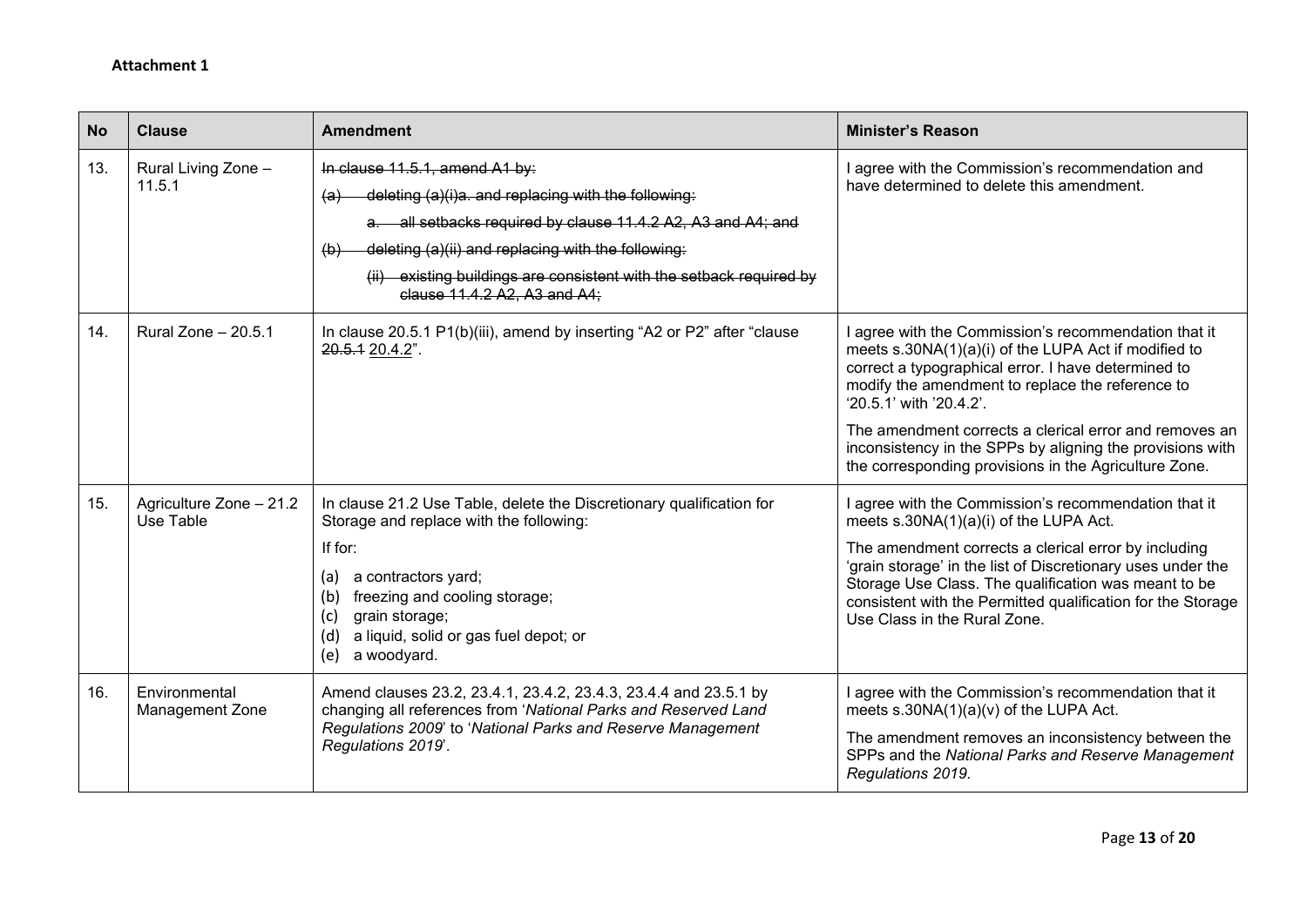| <b>No</b> | <b>Clause</b>                                                               | <b>Amendment</b>                                                                                                                                                                                                                                                                                                                                                                                                                                                 | <b>Minister's Reason</b>                                                                                                                                                                                                                                                                     |
|-----------|-----------------------------------------------------------------------------|------------------------------------------------------------------------------------------------------------------------------------------------------------------------------------------------------------------------------------------------------------------------------------------------------------------------------------------------------------------------------------------------------------------------------------------------------------------|----------------------------------------------------------------------------------------------------------------------------------------------------------------------------------------------------------------------------------------------------------------------------------------------|
|           |                                                                             |                                                                                                                                                                                                                                                                                                                                                                                                                                                                  | The National Parks and Reserved Land Regulations<br>2009 have now been superseded by the National Parks<br>and Reserve Management Regulations 2019.                                                                                                                                          |
| 17.       | Signs Code - C1.6.4                                                         | In clause C1.6.4 P1, amend by deleting "local heritage significance" and<br>replacing with "local historic heritage significance".                                                                                                                                                                                                                                                                                                                               | I agree with the Commission's recommendation that it<br>meets s.30NA(1)(a)(i) of the LUPA Act.<br>The amendment corrects a clerical error and aligns it<br>with the defined term in the Local Historic Heritage<br>Code.                                                                     |
| 18.       | Parking and<br>Sustainable Transport<br>$Code - C2.3.1$                     | Amend the definition of parking precinct plan by deleting "and other<br>vehicles".                                                                                                                                                                                                                                                                                                                                                                               | I agree with the Commission's recommendation that it<br>meets s.30NA(1)(a)(iv) of the LUPA Act.<br>The amendment removes an inconsistency in the SPPs<br>by aligning the definition of parking precinct plan with its<br>scope for varying the car parking requirements in clause<br>C2.5.1. |
| 19.       | Parking and<br>Sustainable Transport<br>$Code - C2.6.1$                     | In clause C2.6.1 A1(c), amend by inserting the text shown as underlined:<br>excluding all uses in the Rural Living Zone, Rural Zone, Agriculture<br>$\left(\mathbf{e}\right)$<br>Zone, Landscape Conservation Zone, Environmental Management<br>Zone, Recreation Zone and Open Space Zone, be surfaced by a<br>spray seal, asphalt, concrete, pavers or equivalent material to<br>restrict abrasion from traffic and minimise entry of water to the<br>pavement. | agree with the Commission's recommendation and<br>have determined to delete this amendment.<br>I will seek further advice before determining how to<br>progress this change through SPPs Review process.                                                                                     |
| 20.       | Parking and<br>Sustainable Transport<br>Code - C2.7.1                       | In clause C2.7.1, amend the objective, A1 and P1 by deleting "on-site<br>parking" and replacing with "on-site car parking".                                                                                                                                                                                                                                                                                                                                      | I agree with the Commission's recommendation that it<br>meets s.30NA(1)(a)(i) of the LUPA Act.<br>The amendment corrects a clerical error.                                                                                                                                                   |
| 21.       | Local Historic Heritage<br>Code - Table C6.4.1<br><b>Exempt Development</b> | In Table C6.4.1, amend the qualifications for signs by deleting the comma<br>after "potential".                                                                                                                                                                                                                                                                                                                                                                  | agree with the Commission's recommendation that it<br>meets s.30NA(1)(a)(i) of the LUPA Act.<br>The amendment corrects a clerical error.                                                                                                                                                     |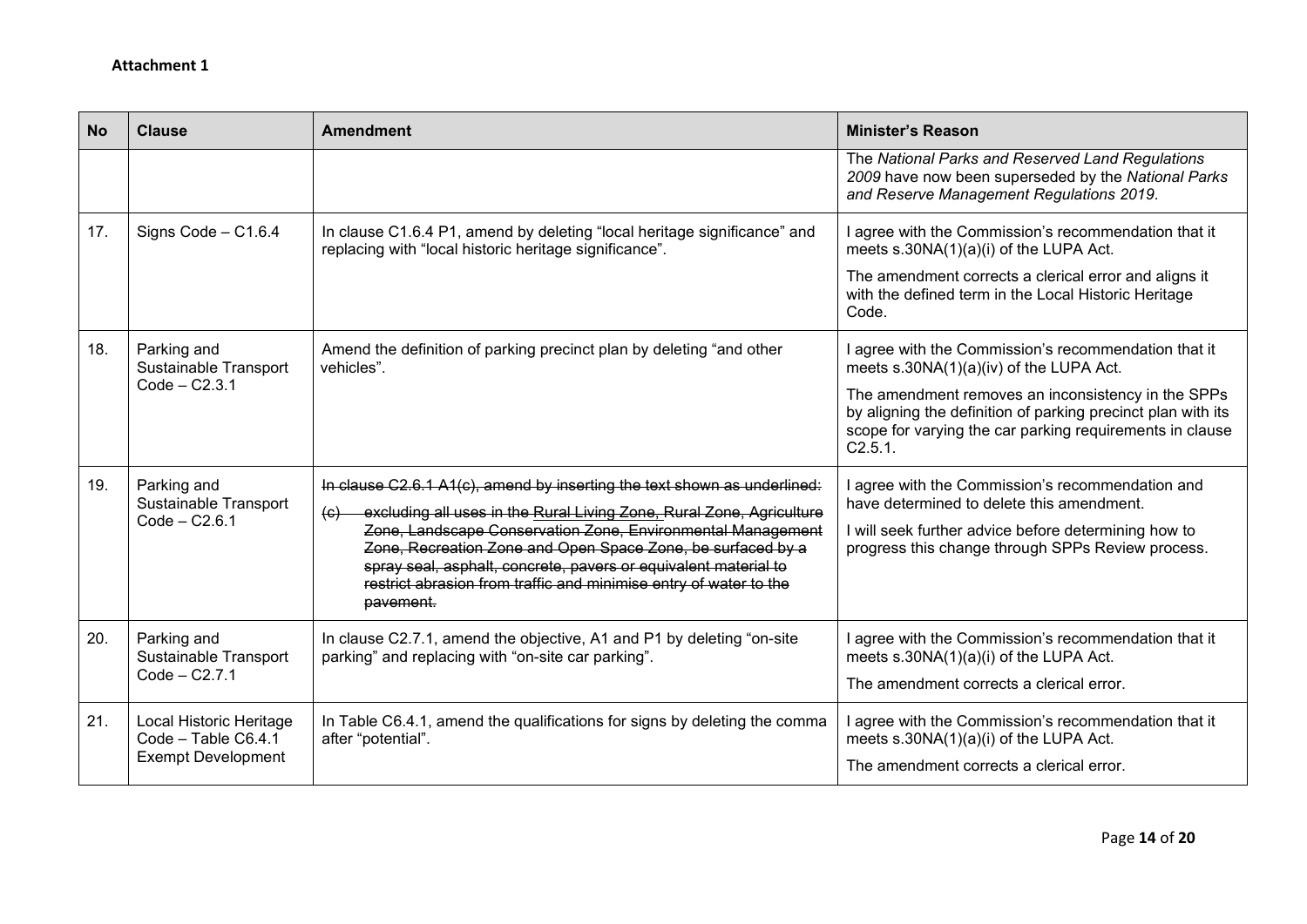| <b>No</b> | <b>Clause</b>                                     | <b>Amendment</b>                                                                                                                                                                                                                                                             | <b>Minister's Reason</b>                                                                                                                                                                                                        |
|-----------|---------------------------------------------------|------------------------------------------------------------------------------------------------------------------------------------------------------------------------------------------------------------------------------------------------------------------------------|---------------------------------------------------------------------------------------------------------------------------------------------------------------------------------------------------------------------------------|
| 22.       | Local Historic Heritage<br>$Code - C6.6.9$        | In clause C6.6.9 A1, amend by inserting text shown as underlined and<br>deleting text shown as strikethrough:                                                                                                                                                                | I agree with the Commission's recommendation that it<br>meets s.30NA(1)(a)(i) of the LUPA Act.                                                                                                                                  |
|           |                                                   | Driveways and parking Parking areas for non-residential purposes on<br>local heritage places must be located behind the building line of buildings<br>located or proposed on a site.                                                                                         | The amendment corrects a clerical error and aligns the<br>Acceptable Solution with the corresponding objective<br>and Performance Criteria.                                                                                     |
| 23.       | Natural Assets Code -<br>C7.6.2                   | In clause C7.6.2 P1.1(a), delete 'Tasmanian Fire Service' and replace<br>with 'Tasmania Fire Service'.                                                                                                                                                                       | I agree with the Commission's recommendation that it<br>meets s.30NA(1)(a)(i) of the LUPA Act.                                                                                                                                  |
|           |                                                   |                                                                                                                                                                                                                                                                              | The amendment corrects a clerical error.                                                                                                                                                                                        |
| 24.       | Natural Assets Code -<br>C7.7.2                   | In clause C7.7.2 P1.1(a), delete 'Tasmanian Fire Service' and replace<br>with 'Tasmania Fire Service'.                                                                                                                                                                       | I agree with the Commission's recommendation that it<br>meets s.30NA(1)(a)(i) of the LUPA Act.                                                                                                                                  |
|           |                                                   |                                                                                                                                                                                                                                                                              | The amendment corrects a clerical error.                                                                                                                                                                                        |
| 25.       | <b>Coastal Erosion Hazard</b><br>$Code - C10.5.4$ | In clause C10.5.4 P1, amend subclause (d) by inserting text shown as<br>underlined and deleting text shown as strikethrough:                                                                                                                                                 | I agree with the Commission's recommendation that it<br>meets s.30NA(1)(a)(i) of the LUPA Act.                                                                                                                                  |
|           |                                                   | if it is for a critical use, hazardous use, or vulnerable use, it<br>(d)<br>and is not located within a low, medium or high coastal<br>erosion hazard band, and it meets the relevant requirements<br>in clause C <sub>10</sub> .5.4 C <sub>10</sub> .5.3 P1, P2, P3 and P4. | The amendment corrects a clerical error.                                                                                                                                                                                        |
| 26.       | <b>Bushfire-Prone Areas</b><br>Code - C13.3.1     | In clause C13.3.1, amend the definition of bushfire attack level (BAL) by<br>deleting "Australian Standard AS3959-2009" and replacing with<br>"Australian Standard AS3959:2018 Construction of buildings in bushfire-<br>prone areas"                                        | I agree with the Commission's recommendation that it<br>meets s.30NA(1)(a)(v) of the LUPA Act.                                                                                                                                  |
|           |                                                   |                                                                                                                                                                                                                                                                              | The amendment removes an inconsistency between the<br>SPPs and the Building Act 2016 by referring to the<br>updated Australian Standard and to align with the<br>National Construction Code (NCC) and the Building Act<br>2016. |
|           |                                                   |                                                                                                                                                                                                                                                                              | The Bushfire-Prone Areas Code is closely linked to the<br>Building Act through the Director's Determination -<br>requirements for Building in Bushfire-Prone Areas. The                                                         |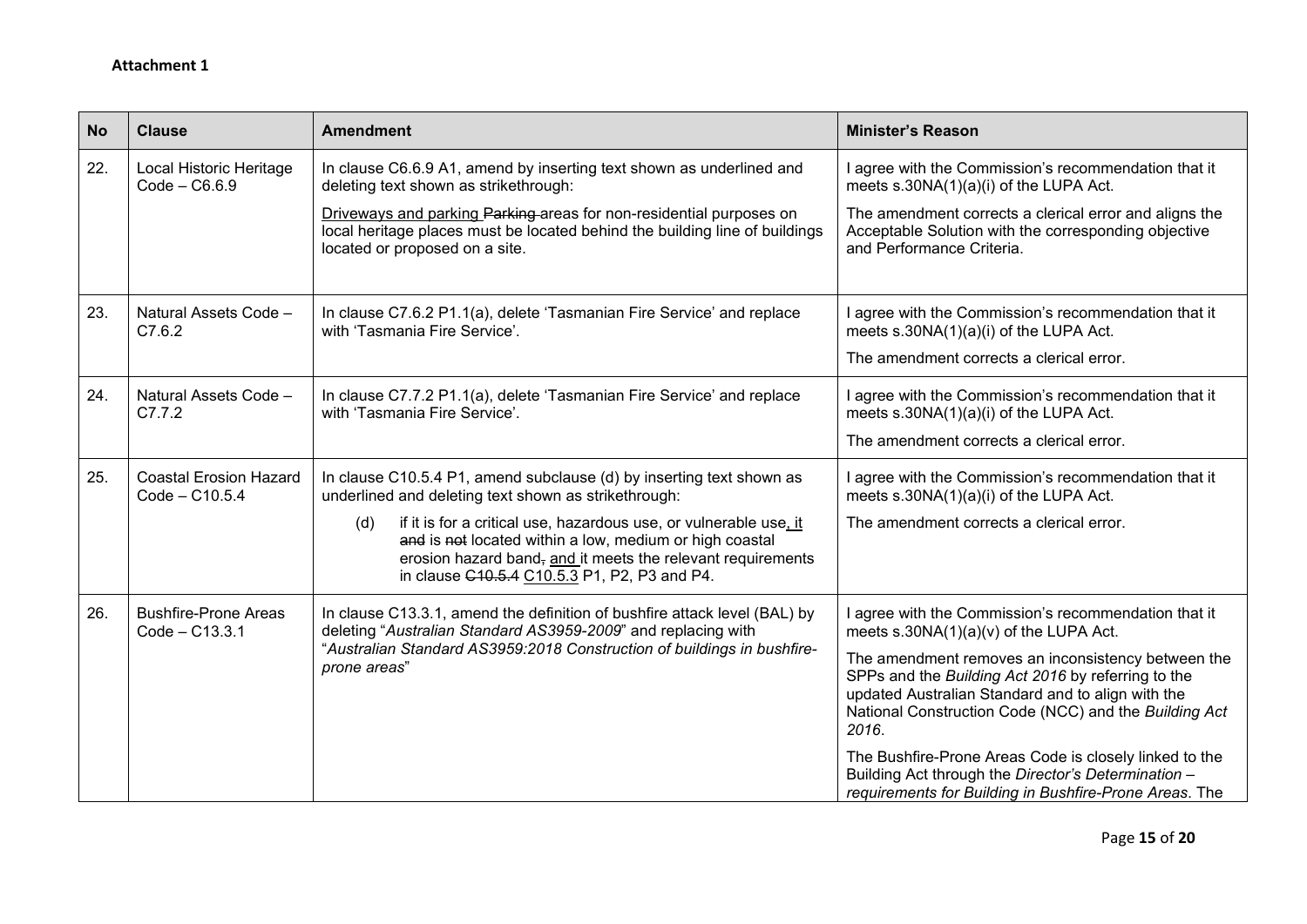| <b>No</b> | <b>Clause</b>                                     | <b>Amendment</b>                                                                                                                                                                                                                | <b>Minister's Reason</b>                                                                                                                                                                                                                                                                                                                                                                                                                                                                                                                                                             |
|-----------|---------------------------------------------------|---------------------------------------------------------------------------------------------------------------------------------------------------------------------------------------------------------------------------------|--------------------------------------------------------------------------------------------------------------------------------------------------------------------------------------------------------------------------------------------------------------------------------------------------------------------------------------------------------------------------------------------------------------------------------------------------------------------------------------------------------------------------------------------------------------------------------------|
|           |                                                   |                                                                                                                                                                                                                                 | Building Act requires building works to be undertaken in<br>accordance with the NCC and refers to the Australian<br>Standard AS3959:2018 Construction of buildings in<br>bushfire-prone areas. This Australian Standard<br>supersedes AS3959:2009. There is no change to the<br>definition of bushfire attack level in the updated<br>Australian Standard.                                                                                                                                                                                                                           |
| 27.       | <b>Bushfire-Prone Areas</b><br>$Code - C13.6.1$   | In clause C13.6.1 A1(b)(iii) and (iv), delete "Table 2.4.4 of Australian<br>Standard AS3959-2009" and replace with "Table 2.6 of Australian<br>Standard AS3959:2018".                                                           | I agree with the Commission's recommendation that it<br>meets $s.30NA(1)(a)(v)$ of the LUPA Act.                                                                                                                                                                                                                                                                                                                                                                                                                                                                                     |
|           |                                                   | The amendment removes an inconsistency between the<br>SPPs and the Building Act 2016 by referring to the<br>updated Australian Standard and to align with the<br>National Construction Code (NCC) and the Building Act<br>2016. |                                                                                                                                                                                                                                                                                                                                                                                                                                                                                                                                                                                      |
|           |                                                   |                                                                                                                                                                                                                                 | The Bushfire-Prone Areas Code is closely linked to the<br>Building Act through the Director's Determination -<br>requirements for Building in Bushfire-Prone Areas. The<br>Building Act requires building works to be undertaken in<br>accordance with the NCC and refers to the Australian<br>Standard AS3959:2018 Construction of buildings in<br>bushfire-prone areas. This Australian Standard<br>supersedes AS3959:2009. While the table reference<br>number in the Australian Standard has changed, there<br>are no changes to the prescribed minimum separation<br>distances. |
| 28.       | <b>Bushfire-Prone Areas</b><br>Code - Table C13.1 | In Table C13.1 (row A.), delete "Australian Standard, AS 1743-2001" in<br>requirement (k) and replace with "Australian Standard AS1743:2018".                                                                                   | I agree with the Commission's recommendation that it<br>meets s.30NA(1)(a)(iii) of the LUPA Act.                                                                                                                                                                                                                                                                                                                                                                                                                                                                                     |
|           |                                                   |                                                                                                                                                                                                                                 | The amendment clarifies the SPPs by aligning with the<br>latest version of the Australian Standard.                                                                                                                                                                                                                                                                                                                                                                                                                                                                                  |
|           |                                                   |                                                                                                                                                                                                                                 | There are no changes to the specifications for parking<br>signs in the updated Australian Standard.                                                                                                                                                                                                                                                                                                                                                                                                                                                                                  |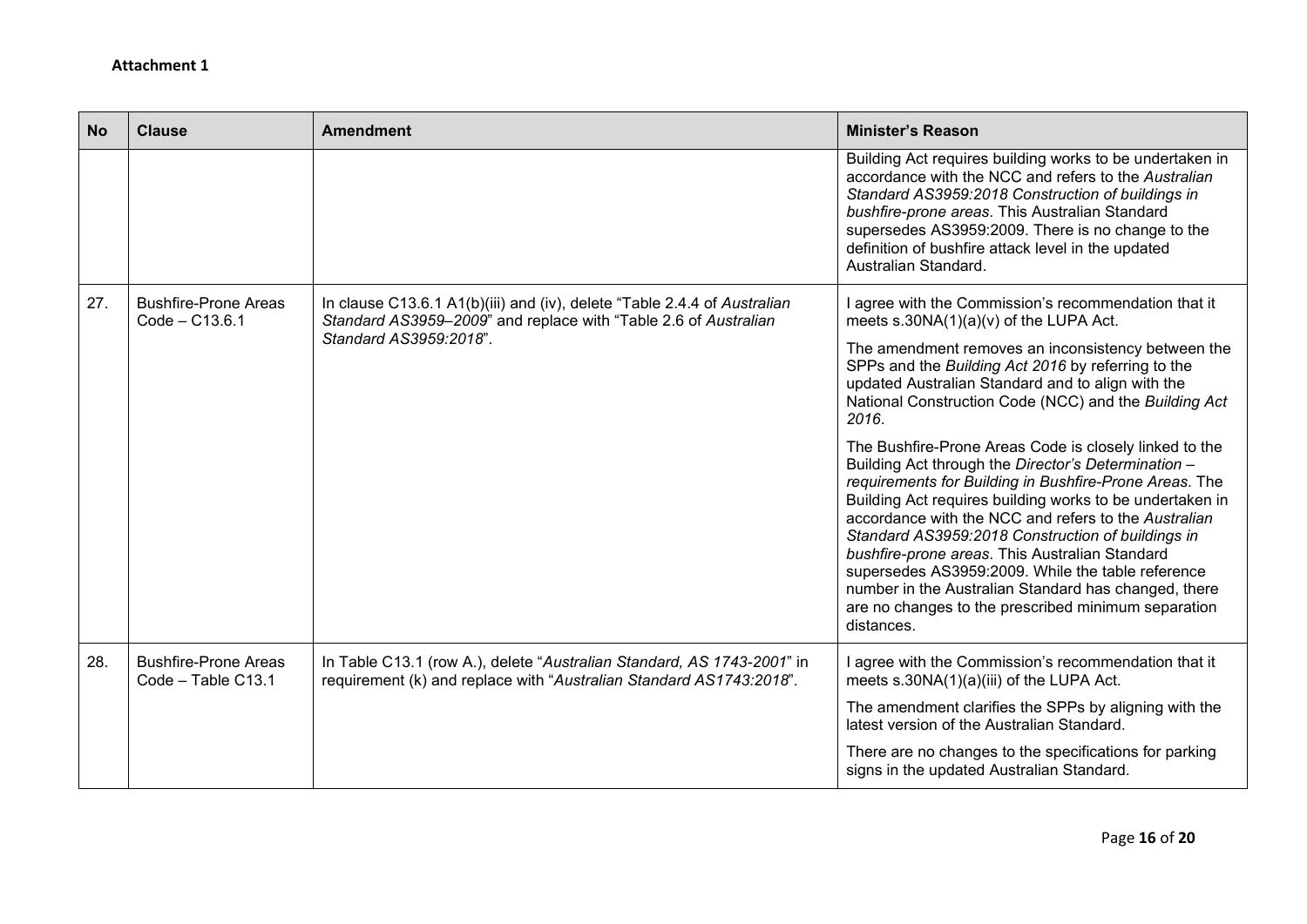| <b>No</b> | <b>Clause</b>                                     | <b>Amendment</b>                                                                                                                                                                                                                        | <b>Minister's Reason</b>                                                                                                                                                                                                                                                                                                                                                                                                                                                                                                                             |
|-----------|---------------------------------------------------|-----------------------------------------------------------------------------------------------------------------------------------------------------------------------------------------------------------------------------------------|------------------------------------------------------------------------------------------------------------------------------------------------------------------------------------------------------------------------------------------------------------------------------------------------------------------------------------------------------------------------------------------------------------------------------------------------------------------------------------------------------------------------------------------------------|
| 29.       | <b>Bushfire-Prone Areas</b><br>Code - Table C13.5 | In Table C13.5 (row B.), delete "Australian Standard AS3959-2009" in<br>requirement (e) and replace with "Australian Standard AS3959:2018"                                                                                              | I agree with the Commission's recommendation that it<br>meets $s.30NA(1)(a)(v)$ of the LUPA Act.                                                                                                                                                                                                                                                                                                                                                                                                                                                     |
|           |                                                   |                                                                                                                                                                                                                                         | The amendment removes an inconsistency between the<br>SPPs and the Building Act 2016 by referring to the<br>updated Australian Standard and to align with the<br>National Construction Code (NCC) and the Building Act<br>2016.                                                                                                                                                                                                                                                                                                                      |
|           |                                                   |                                                                                                                                                                                                                                         | The Bushfire-Prone Areas Code is closely linked to the<br>Building Act through the Director's Determination -<br>requirements for Building in Bushfire-Prone Areas. The<br>Building Act requires building works to be undertaken in<br>accordance with the NCC and refers to the Australian<br>Standard AS3959:2018 Construction of buildings in<br>bushfire-prone areas. This Australian Standard<br>supersedes AS3959:2009. There is no material change<br>to the tank construction requirements prescribed in the<br>updated Australian Standard. |
| 30.       | <b>Bushfire-Prone Areas</b><br>Code - Table C13.5 | In Table C13.5 delete the superscript for footnote 1 in clause $\left(\frac{1}{2}\right)$ of row<br>C (Fittings, pipework and accessories (including stands and tank<br>supports)) and also delete footnote 1 at the end of Table C3.5. | I agree with the Commission's recommendation that it<br>meets s.30NA(1)(a)(v) of the LUPA Act if modified to<br>correct a typographical error. I have determined to<br>modify the amendment to replace the reference to '(c)'<br>with $(d)$ '.                                                                                                                                                                                                                                                                                                       |
|           |                                                   |                                                                                                                                                                                                                                         | The amendment removes an inconsistency between the<br>SPPs and the Building Act 2016 by deleting the now<br>redundant reference to AS/NZS 3500.1:2003.                                                                                                                                                                                                                                                                                                                                                                                               |
|           |                                                   |                                                                                                                                                                                                                                         | AS/NZS 3500.1:2003 was superseded by a 2018 edition<br>and more recently by a 2021 edition. The 2021 edition<br>deletes the requirements previously in clause 5.23 of the<br>AS/NZS 3500.1:2003. The preface of the 2021 edition<br>explains that the bushfire clause was removed in<br>anticipation of the requirement being elevated to the                                                                                                                                                                                                        |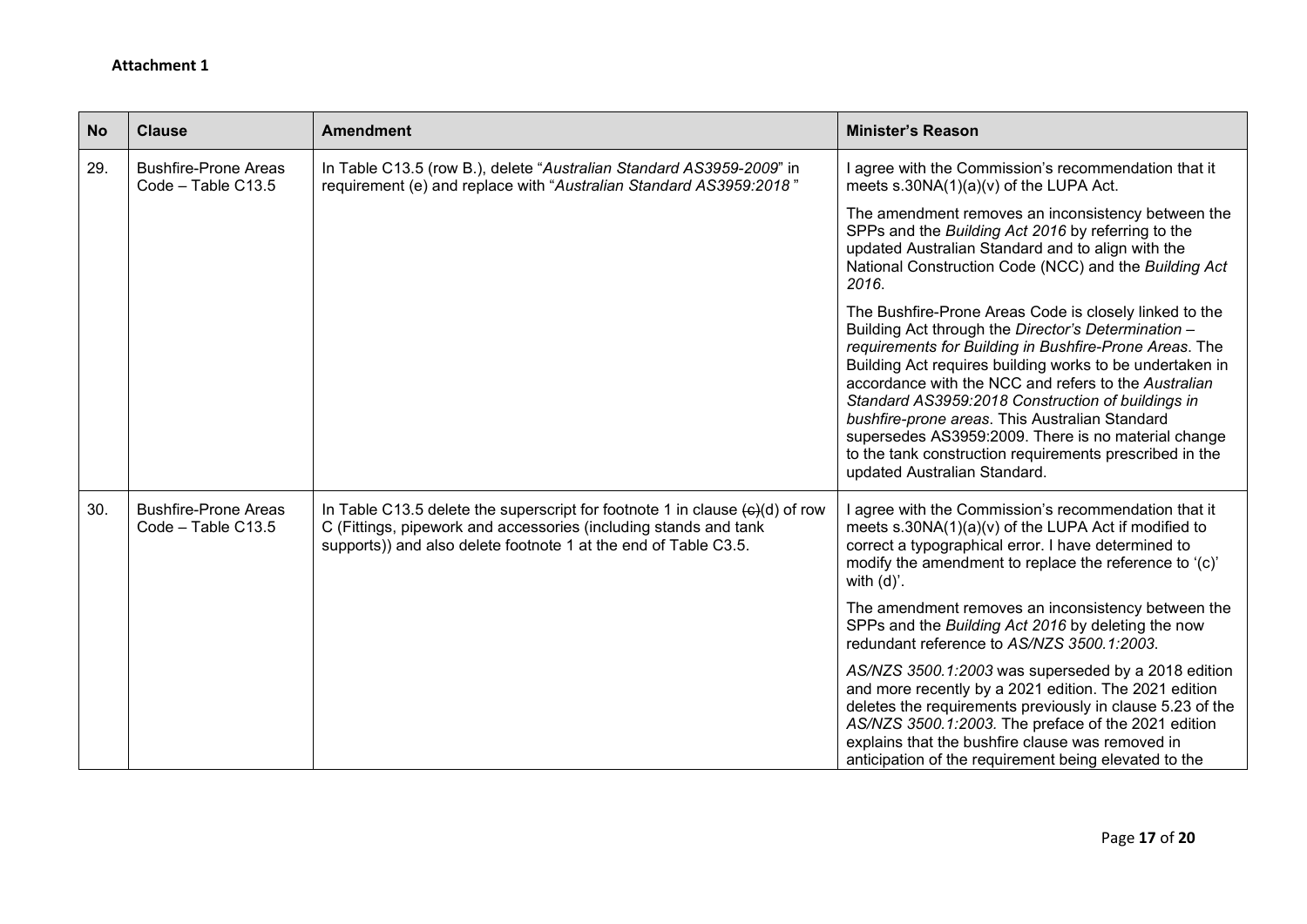| <b>No</b> | <b>Clause</b>                                                    | <b>Amendment</b>                                                                                                                                                                                                                                                |                                                                                                                                                                                                           | <b>Minister's Reason</b>                                                                                                                                                                                                                                                                                                                                         |
|-----------|------------------------------------------------------------------|-----------------------------------------------------------------------------------------------------------------------------------------------------------------------------------------------------------------------------------------------------------------|-----------------------------------------------------------------------------------------------------------------------------------------------------------------------------------------------------------|------------------------------------------------------------------------------------------------------------------------------------------------------------------------------------------------------------------------------------------------------------------------------------------------------------------------------------------------------------------|
|           |                                                                  |                                                                                                                                                                                                                                                                 |                                                                                                                                                                                                           | Plumbing Code of Australia (National Construction Code,<br>Volume 3).                                                                                                                                                                                                                                                                                            |
|           |                                                                  |                                                                                                                                                                                                                                                                 |                                                                                                                                                                                                           | As the Bushfire-Prone Areas Code already specifies the<br>relevant requirements for pipes both above and below<br>ground and the 2021 edition of AS/NZS 3500.1 no longer<br>contains the relevant clause, the reference to AS/NZS<br>3500.1 is no longer required.                                                                                               |
|           |                                                                  |                                                                                                                                                                                                                                                                 |                                                                                                                                                                                                           | The Bushfire-Prone Areas Code is closely linked to the<br>Building Act through the Director's Determination -<br>requirements for Building in Bushfire-Prone Areas. The<br>references to AS/NZS 3500.1 do not appear in the<br>Director's Determination. Removal of the reference will<br>also improve consistency between the SPPs and<br>building regulations. |
| 31.       | <b>Bushfire-Prone Areas</b><br>Code - Table C13.5                | In Table C13.5 (row D.):<br>(a) delete "Australian Standard AS 2304-2011" in requirement (a)<br>and replace with "Australian Standard AS 2304:2019"; and<br>(b) delete "Tasmanian Fire Service" in requirement (b) and replace<br>with "Tasmania Fire Service". |                                                                                                                                                                                                           | I agree with the Commission's recommendation that it<br>meets s.30NA(1)(a)(i) and (iii) of the LUPA Act.<br>The amendment clarifies the SPPs by aligning with the<br>latest version of the Australian Standard and to correct a<br>clerical error.<br>There are no changes to the water tank signage<br>requirements in the updated Australian Standard.         |
| 32.       | Potentially<br><b>Contaminated Land</b><br>Code - Clause C14.5.1 | In clause C14.5.1, amend A1 and P1 by inserting text shown as<br>underlined and deleting text shown as strikethrough:                                                                                                                                           |                                                                                                                                                                                                           | I agree with the Commission's recommendation that it<br>meets s.30NA(1)(a)(iv) of the LUPA Act                                                                                                                                                                                                                                                                   |
|           |                                                                  | A <sub>1</sub><br>For a sensitive use, or a specified<br>use listed in Table C14.1, the The<br>Director, or a person approved by<br>the Director for the purpose of this<br>code:                                                                               | <b>P1</b><br>For a sensitive use, or a specified<br>use listed in Table C14.1, the land<br>Land-is suitable for the intended<br>use, having regard to:<br>an environmental site<br>(a)<br>assessment that | The amendment removes an inconsistency in the SPPs<br>by aligning the Acceptable Solution and the Performance<br>Criteria with the corresponding objective.                                                                                                                                                                                                      |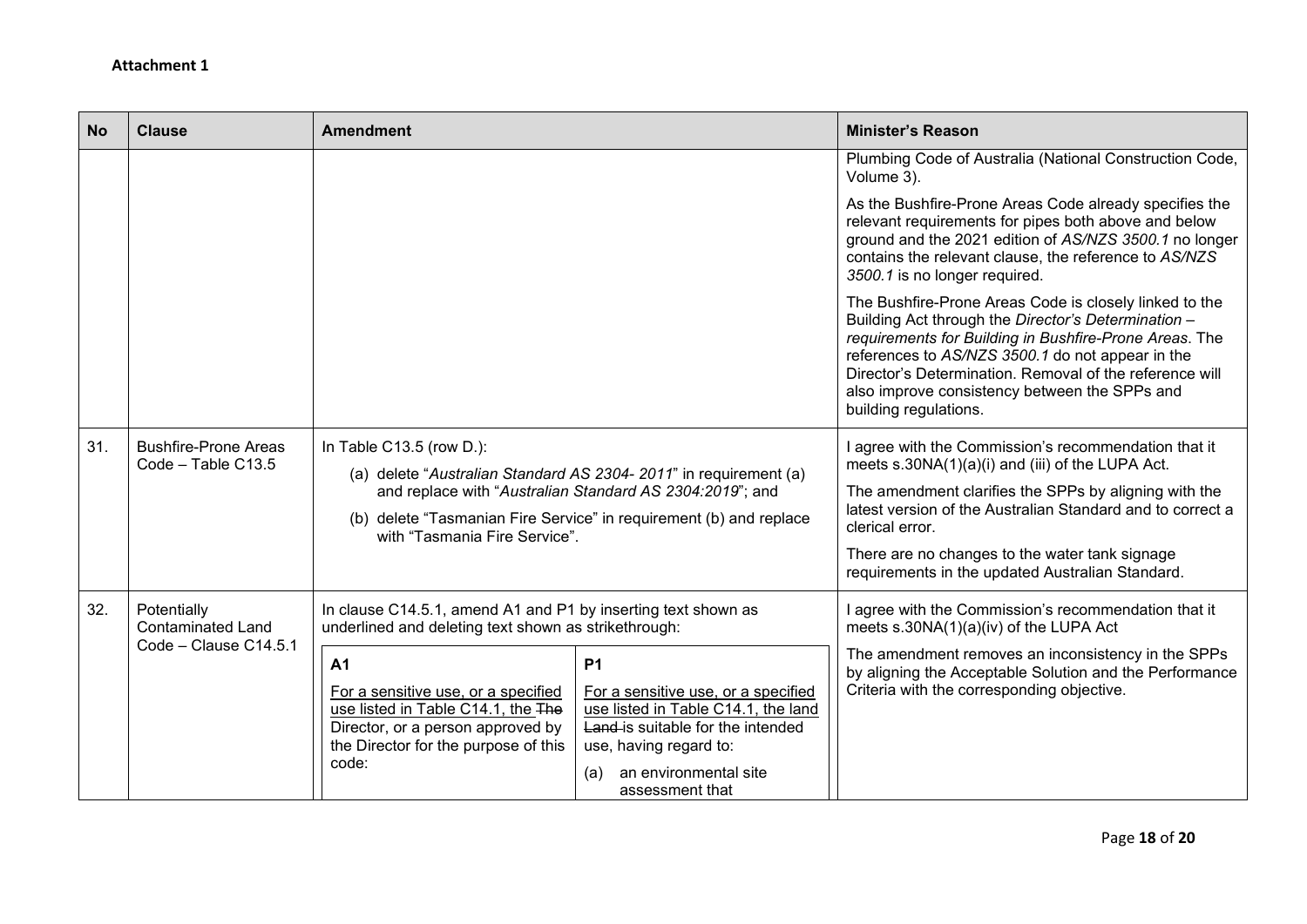| <b>No</b> | <b>Clause</b>                                                                                 | <b>Amendment</b>                                                                                                                                                                                                                                                                                                                                                                                                                                                                                                              |                                                                                                                                                                                                                                                                                                                                                                                                                                                                                                                                                                                                                                                       | <b>Minister's Reason</b>                                                                                                                                                                                                |
|-----------|-----------------------------------------------------------------------------------------------|-------------------------------------------------------------------------------------------------------------------------------------------------------------------------------------------------------------------------------------------------------------------------------------------------------------------------------------------------------------------------------------------------------------------------------------------------------------------------------------------------------------------------------|-------------------------------------------------------------------------------------------------------------------------------------------------------------------------------------------------------------------------------------------------------------------------------------------------------------------------------------------------------------------------------------------------------------------------------------------------------------------------------------------------------------------------------------------------------------------------------------------------------------------------------------------------------|-------------------------------------------------------------------------------------------------------------------------------------------------------------------------------------------------------------------------|
|           |                                                                                               | certifies that land is suitable<br>(a)<br>for the intended use; or<br>certifies a plan to manage<br>(b)<br>contamination and<br>associated risk to human<br>health or the environment, so<br>that the land is suitable for<br>the intended use, or<br>if in relation to redevelopment on<br>land subject to the Macquarie<br><b>Point Development Corporation</b><br>Act 2012, the intended use must<br>be in accordance with a certificate<br>that has been or will be granted<br>by an accredited environmental<br>auditor. | demonstrates there is no<br>evidence the land is<br>contaminated;<br>an environmental site<br>(b)<br>assessment that<br>demonstrates that the level<br>of contamination does not<br>present a risk to human<br>health or the environment; or<br>an environmental site<br>(c)<br>assessment that includes a<br>plan, to manage<br>contamination and<br>associated risk to human<br>health or the environment<br>that includes:<br>any specific<br>(i)<br>remediation and<br>protection measures<br>required to be<br>implemented before<br>any use commences;<br>and<br>a statement that the<br>(ii)<br>land will be suitable<br>for the intended use. |                                                                                                                                                                                                                         |
| 33.       | <b>State Planning</b><br>Provisions - Applied,<br>Adopted or Incorporated<br><b>Documents</b> | Update references to the relevant Australian Standards as follows:<br>AS 1743-2001, AS 2304-2011, AS3959-2009, and AS/NZ 3500.1:2003<br>accordingly.                                                                                                                                                                                                                                                                                                                                                                          |                                                                                                                                                                                                                                                                                                                                                                                                                                                                                                                                                                                                                                                       | I agree with the Commission's recommendation that it<br>meets s.30NA(1)(a)(iv) of the LUPA Act with their<br>suggested modification to clarify the amendment. I have<br>determined to modify the amendment accordingly. |